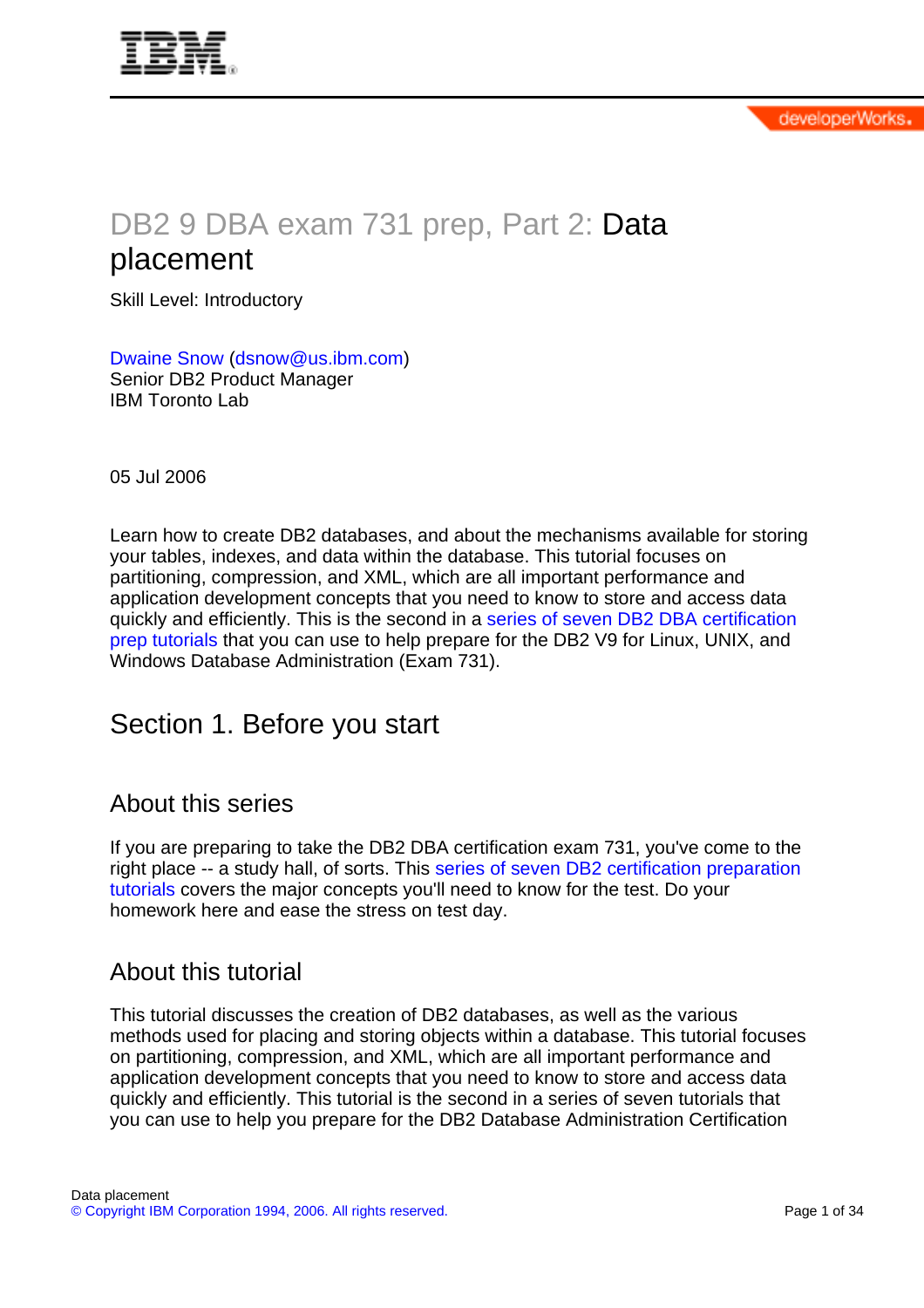(Exam 731). The material in this tutorial primarily covers the objectives in Section 2 of the exam, titled Data Placement. You can view these objectives at: <http://www-03.ibm.com/certify/tests/obj731.shtml>.

You should also review the [Resources](#page-32-1) at the end of this tutorial for more information about DB2 server management.

# **Objectives**

After completing this tutorial, you should be able to:

- Create databases
- Use schemas
- Determine the various table space states
- Create and manipulate DB2 objects
- Create an SMS table space and understand its characteristics
- Understand the characteristics of, and use, DB2's automatic storage
- Implement table partitioning and MDC on your tables
- Use table compression
- Use XML

# **Prerequisites**

To understand some of the material presented in this tutorial, you should be familiar with the following terms:

- **Object:** Anything in a database that can be created or manipulated with SQL (for example, tables, views, indexes, packages).
- **Table:** A logical structure that is used to present data as a collection of unordered rows with a fixed number of columns. Each column contains a set of values, each value of the same data type (or a subtype of the column's data type); the definitions of the columns make up the table structure, and the rows contain the actual table data.
- **Record:** The storage representation of a row in a table.
- **Field:** The storage representation of a column in a table.
- **Value:** A specific data item that can be found at each intersection of a row and column in a database table.
- **Structured Query Language (SQL):** A standardized language used to define objects and manipulate data in a relational database. (For more on SQL, see the fourth tutorial in this series.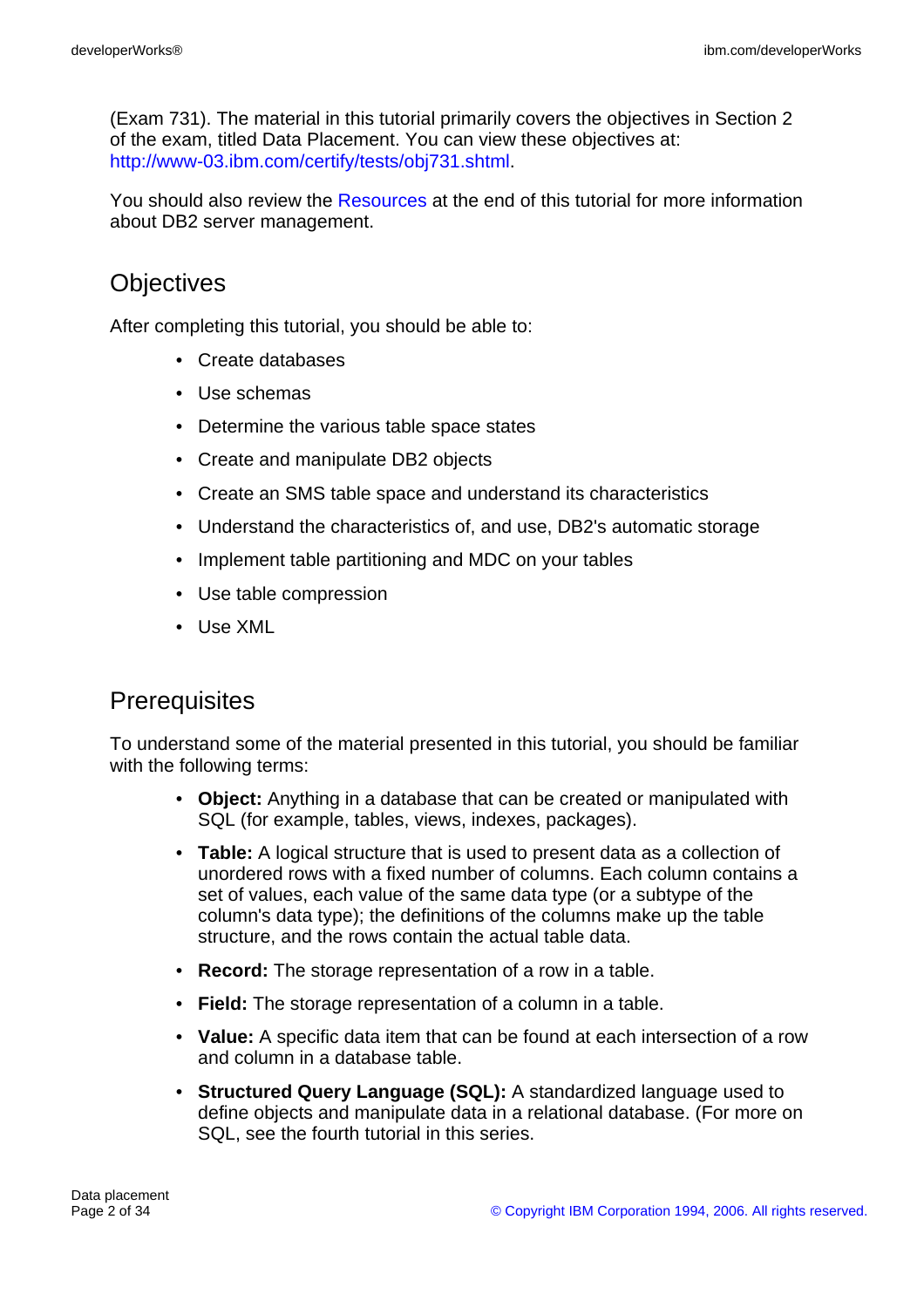• **DB2 optimizer:** A component of the SQL precompiler that chooses an access plan for a Data Manipulation Language (DML) SQL statement by modeling the execution cost of several alternative access plans and choosing the one with the minimal estimated cost.

To take the DB2 9 DBA exam, you must have already passed the [DB2 9](http://www-03.ibm.com/certify/tests/test_index.shtml) [Fundamentals exam 730.](http://www-03.ibm.com/certify/tests/test_index.shtml) We recommend that you take the [DB2 Fundamentals](http://www.ibm.com/developerworks/offers/lp/db2cert/db2-cert730.html?S_TACT=105AGX19&S_CMP=db2cert) [tutorial series](http://www.ibm.com/developerworks/offers/lp/db2cert/db2-cert730.html?S_TACT=105AGX19&S_CMP=db2cert) before starting this series.

Although not all materials discussed in the Family Fundamentals tutorial series are required to understand the concepts described in this tutorial, you should at least have a basic knowledge of:

- DB2 products
- DB<sub>2</sub> tools
- DB2 instances
- Databases
- Database objects

### System requirements

You do not need a copy of DB2 to complete this tutorial. However, you will get more out of the tutorial if you download the free trial version of [IBM DB2 9](http://www.ibm.com/developerworks/downloads/im/udb/?S_TACT=105AGX19&S_CMP=db2cert) to work along with this tutorial.

# Section 2. Creating a database

# Database directories

A system database directory file exists for each instance of the database manager, and contains one entry for each database that has been cataloged for this instance. Databases are implicitly cataloged when the create database command is issued, and can also be explicitly cataloged with the catalog database command.

A local database directory file exists in each drive or path in which a database has been defined. This directory contains one entry for each database accessible from that location.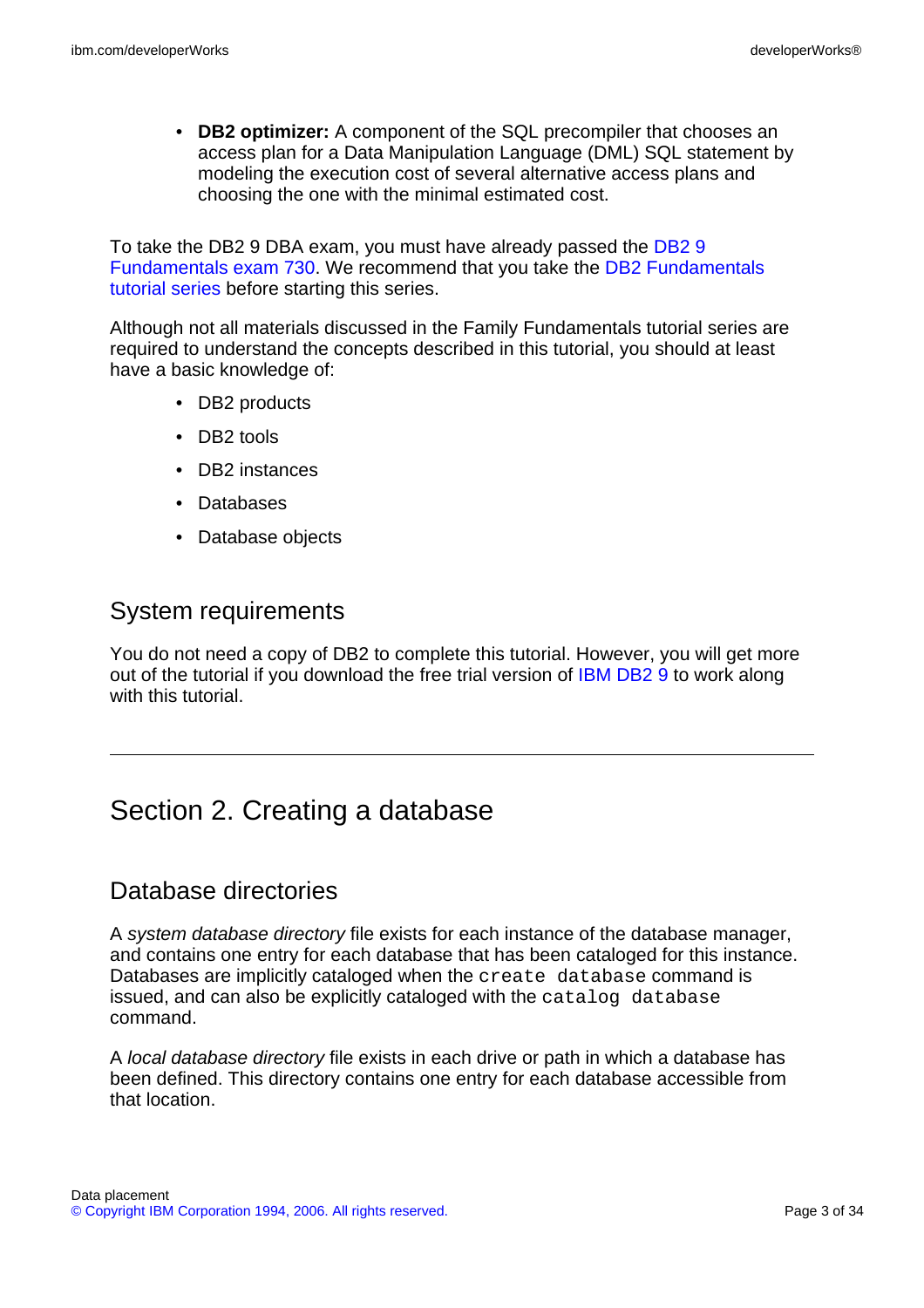# Creating a database

When you create a database, each of the following tasks are done for you:

- Setting up of all the system catalog tables that are needed by the database
- Allocation of the database recovery log
- Creation of the database configuration file and the default values set
- Binding of the database utilities to the database

# The create database command

To create a database, use the command:

create database

You can optionally specify the following:

- Storage paths
- Database partition number for the catalog partition
- Drive or path on which to create the database
- Codeset and territory
- Collating sequence
- Default extent size
- Whether the database should be automatically configured
- Table space definitions for the CATALOG, TEMPORARY, and USERSPACE1 table spaces

# The default database

The create database command creates three default table spaces:

#### **SYSCATSPACE**

For the system catalog tables. SYSCATSPACE cannot be dropped.

#### **TEMPSPACE1**

For system-created temporary tables. The TEMPSPACE1 table space can be dropped once another temporary table space has been created.

#### **USERSPACE1**

The default table space for user-created objects. The USERSPACE1 table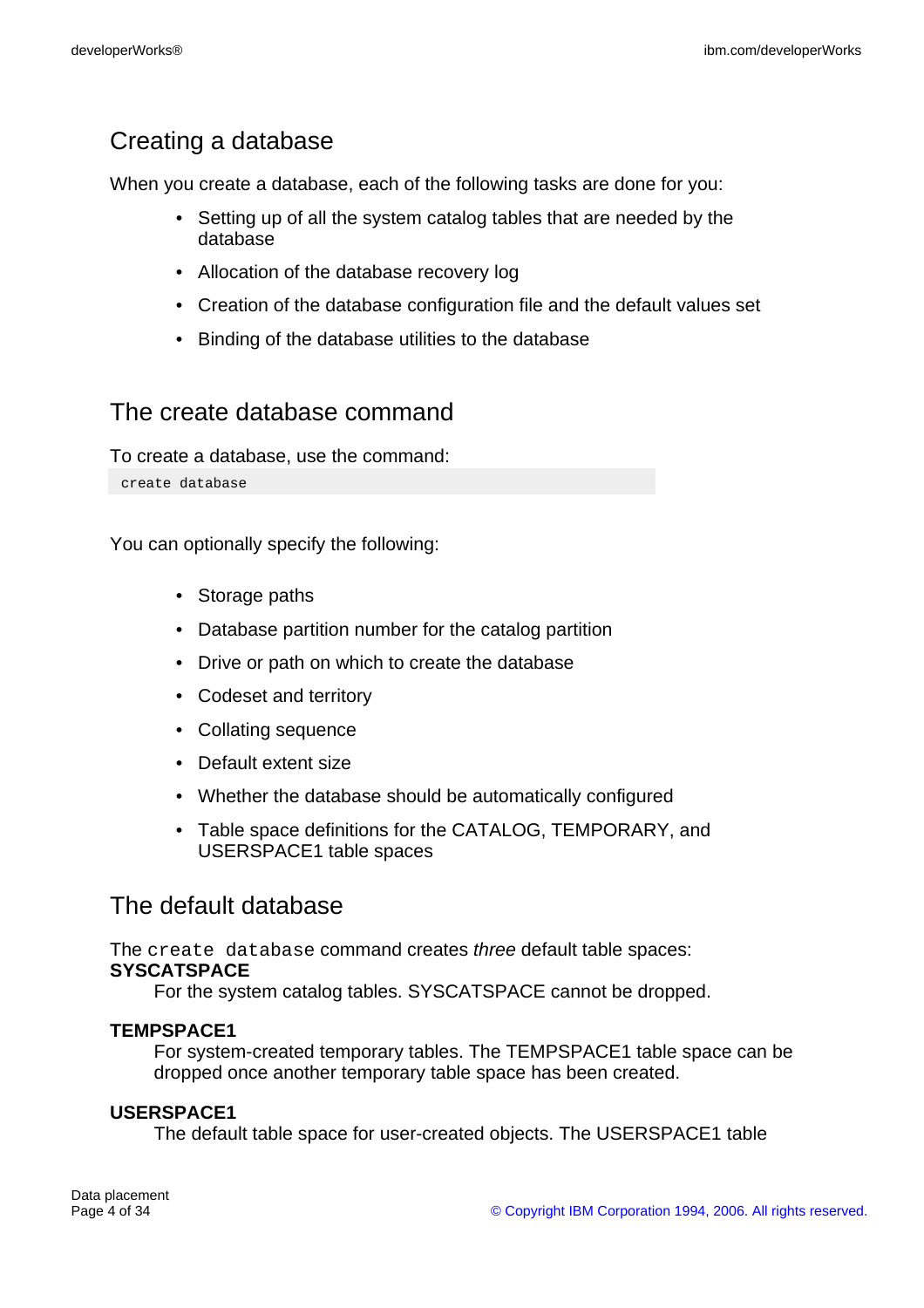space can be dropped once another user-created table space has been created.

## The system catalogs

A set of system catalog tables is created and maintained for each database. These tables contain information about the definitions of the database objects (tables, views, indexes, and packages, for example) and security information about the type of access that users have to these objects. These tables are stored in the SYSCATSPACE table space.

# The directory structure

The create database command lets you specify the drive or directory on which to create the database, depending on the operating system.

If no drive or directory is specified, the database is created on the path specified by the DFTDBPATH instance (database manager) configuration parameter.

If no drive or directory is specified, and the DFTDBPATH instance level configuration parameter is not set, the database is created on the drive or path where the create database command was executed.

The create database command creates a series of subdirectories. The first subdirectory is named after the instance owner for the instance in which the database was created. Under this subdirectory, DB2 creates a directory that indicates which database partition the database was created in.

For a non-partitioned database the directory will be NODE0000. For a partitioned database, the directory will be named NODExxxx, where xxxx will be the four digit partition number for the database instance as designated in the db2nodes.cfg file. For example, for partition number 43, the directory would be NODE0043.

In Windows, instances do not really have an instance owner, so the name of the instance (for example, DB2) will be used in place of the instance owner's ID.

Because more than one database can be created on the same drive or directory, each database must have its own unique subdirectory. Under the NODExxxx directory, there will be an SQLxxxxx directory for every database that was created on the drive or directory. For example, imagine that we have two databases, DBASM and SAMPLE, that were both created on the C: drive on Windows. There will be two directories: SQL00001 and SQL00002.

To determine the directory under which the database was created, enter the command list database directory on C:. This will produce output similar to the following: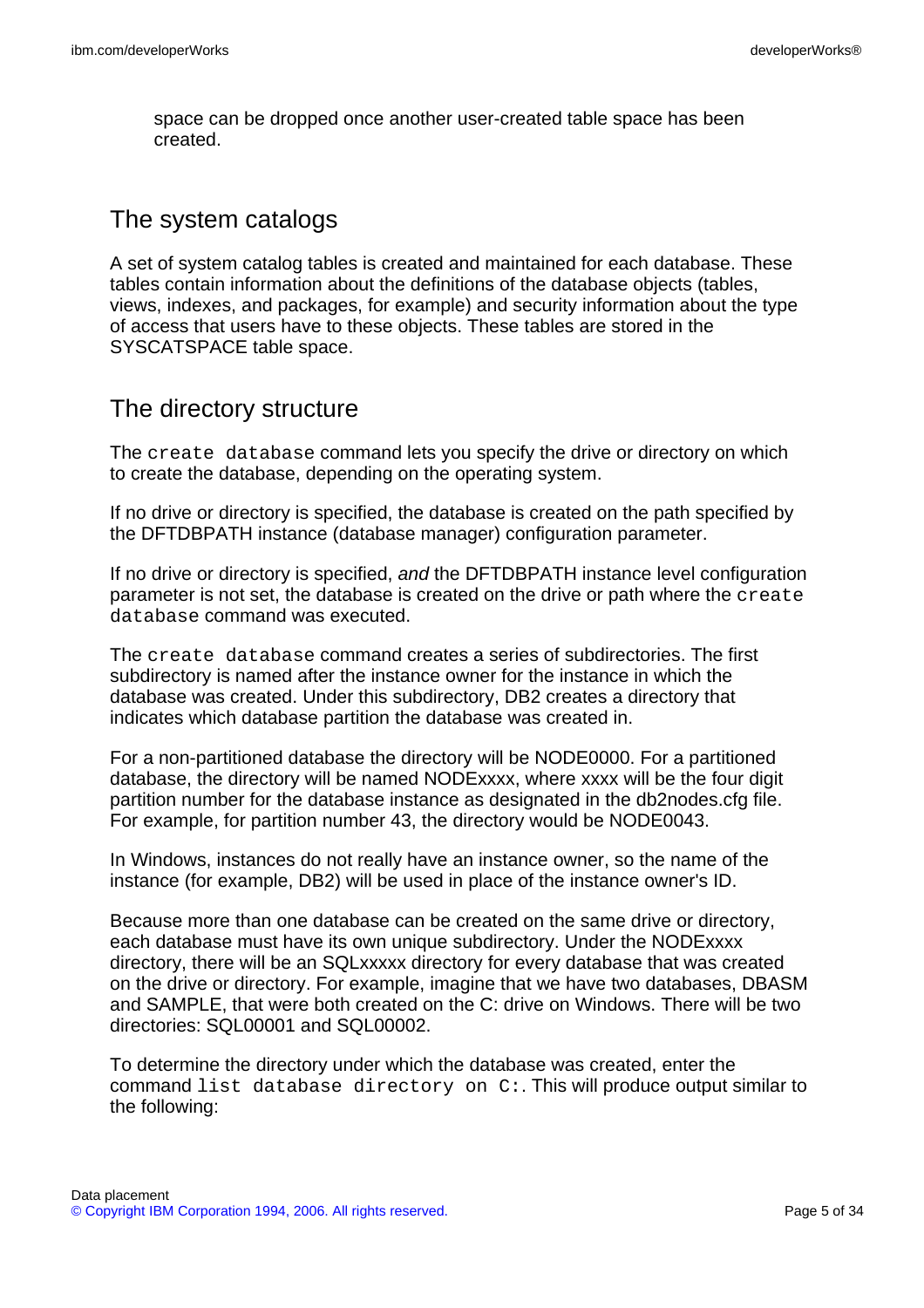| C:\>db2 list db directory on c:                                           |                     |  |
|---------------------------------------------------------------------------|---------------------|--|
| Local Database Directory on c:                                            |                     |  |
| Number of entries in the directory $= 2$                                  |                     |  |
| Database 1 entry:                                                         |                     |  |
| Database alias                                                            | = DBASM             |  |
| Database name                                                             | = DBASM             |  |
| Database directory                                                        | $=$ SQL00002        |  |
| Database release level                                                    | $= b.00$            |  |
| Comment                                                                   |                     |  |
| Directory entry type                                                      | = Home              |  |
| Catalog database partition number                                         | $= 0$               |  |
| Database partition number                                                 | $= 0$               |  |
| Database 2 entry:                                                         |                     |  |
| Database alias                                                            | = SAMPLE            |  |
| Database name                                                             | : SAMPLE            |  |
| Database directory                                                        | $=$ SQL00001        |  |
| Database release level                                                    | $= b.00$            |  |
| Comment                                                                   | : A sample database |  |
| Directory entry type                                                      | = Home              |  |
| Catalog database partition number                                         | $= 0$               |  |
| Database partition number                                                 | $= 0$               |  |
|                                                                           |                     |  |
|                                                                           |                     |  |
| $C: \setminus >$                                                          |                     |  |
| In the example above the detaboge $CAMDI$ E was exacted in the $COL00004$ |                     |  |

In the example above, the database SAMPLE was created in the SQL00001 directory and the database DBASM was created in the SQL00002 directory under the NODExxxx directory.

By default:

- The system catalog table space (SYSCATSPACE) will use the directory SQLT0000.0
- The system temporary table space (TEMPSPACE1) will use the directory SQLT0001.0
- The default user table space (USERSPACE1) will use the directory SQLT0002.0

# Example Linux/UNIX create database commands

To create a database on the directory (file system) /database, use the following command:

create database sample on /database

If this command were executed in the instance named dbinst, on the server where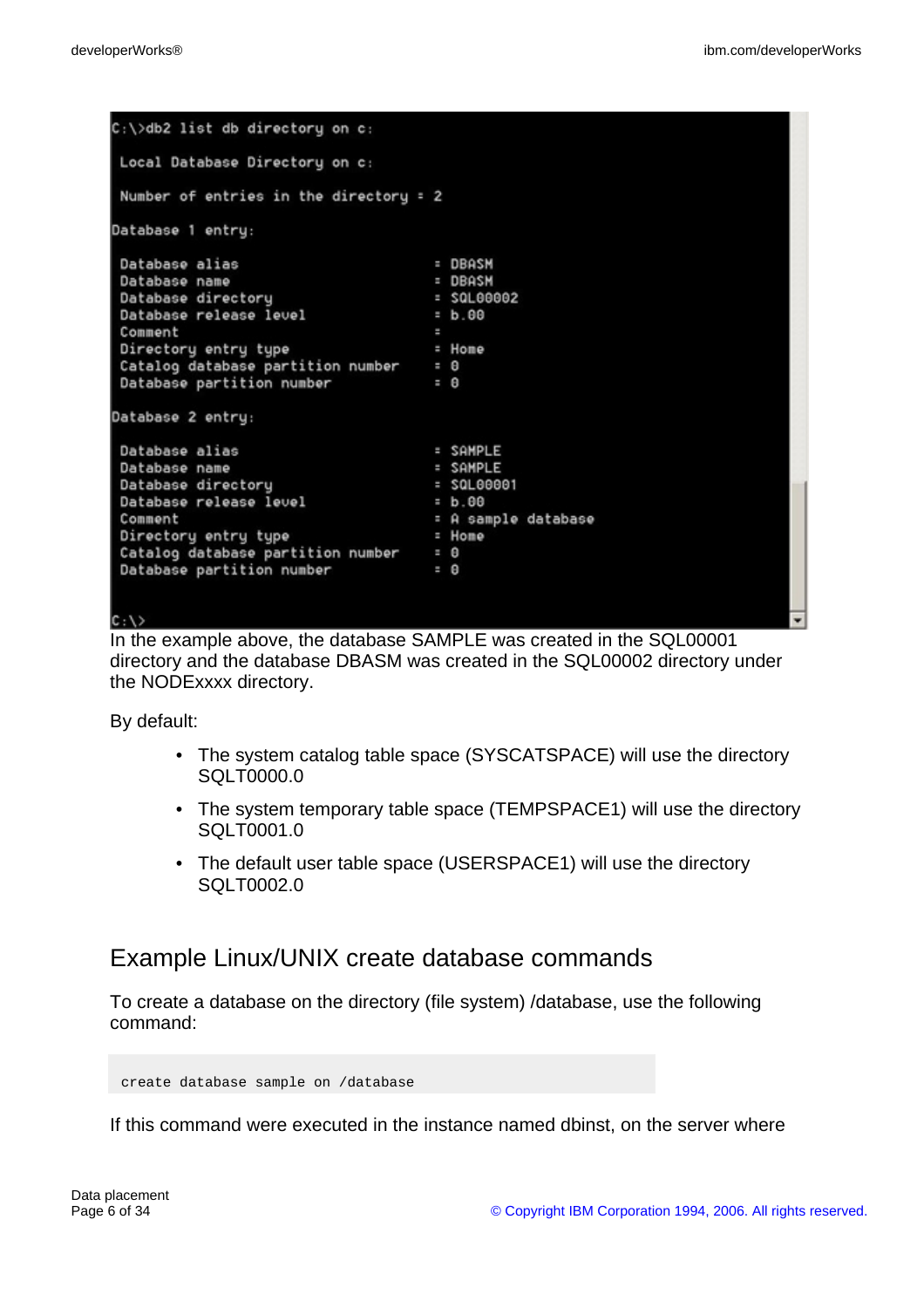database partition 0 is defined, the following directory structures would be created:

- /database/dbinst/NODE0000/sqldbdir
- /database/dbinst/NODE0000/SQL00001

# Example Windows create database commands

To create a database on the D: drive, use the following command:

```
create database sample on D:
```
If this command were executed in the instance named dbinst, on the server where database partition 0 is defined, the following directory structures would be created:

- D:\dbinst\NODE0000\sqldbdir
- D:\dbinst\NODE0000\SQL00001

# Creating the USERSPACE1 table space as DMS

To create a database and define the USERSPACE1 table space to be database managed space (DMS), using two file containers, use the following commands:

On Linux or UNIX:

```
create database sample2 user table space managed by database
            using(file '/dbfiles/cont0' 5000, file '/dbfiles/cont1' 5000)
```
On Windows:

```
create database sample2 user table space managed by database
            using(file 'c:\dbfiles\cont0' 5000, file 'c:\dbfiles\cont1' 5000)
```
# Creating the TEMPSPACE1 table space with user-defined containers

To create a database and define the TEMPSPACE1 table space to use two SMS containers (see [SMS table spaces\)](#page-21-0), use the following commands:

On Linux or UNIX:

```
create database sample3 temporary tablespace managed by system
            using('/dbfiles/cont0', '/dbfiles/cont1')
```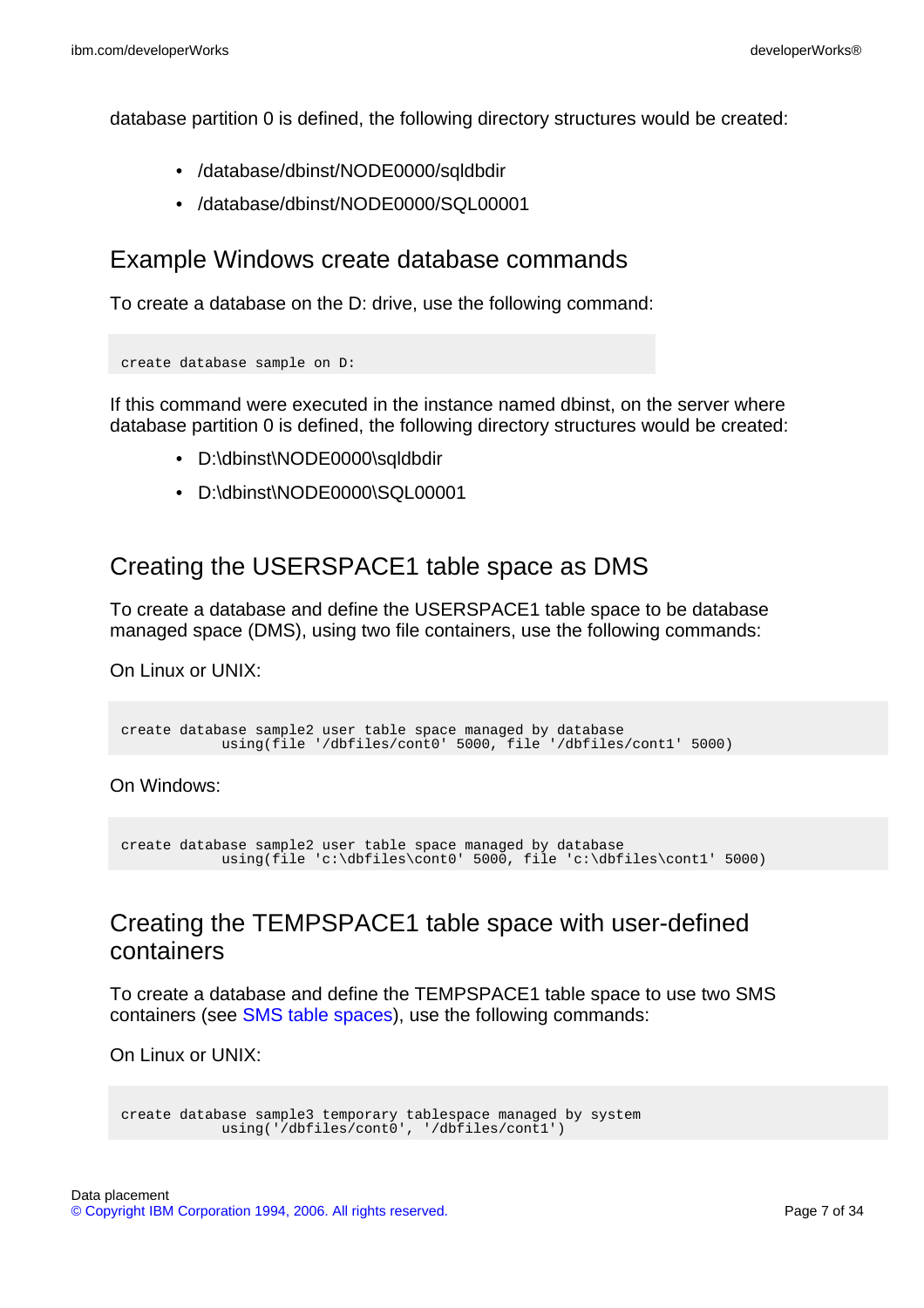On Windows:

```
create database sample3 temporary tablespace managed by system
           using('c:\dbfiles\cont0', 'c:\dbfiles\cont1')
```
Changing the collating sequence for the database

The command (in Linux and UNIX):

create database SAMPLE on /mydbs collate using identity

or on Windows:

create database SAMPLE on D: collate using identity

creates a database and compares strings byte for byte, since the collating sequence has been set to identity.

# Section 3. Automatic storage

### What is a automatic storage?

Automatic storage, which is new in DB2 V9, allows you to specify one or more storage paths for a database. Then when you create table spaces, they are automatically placed on the storage paths by DB2. You can enable or configure automatic storage for a database when it is created, as follows:

```
db2 create database db_name automatic storage yes
db2 create database db_name on db_path1, db_path2
```
You can add additional storage paths to a database set up for automatic storage using the add storage parameter, as follows:

db2 alter database db\_name add storage on db\_path3

# Using automatic storage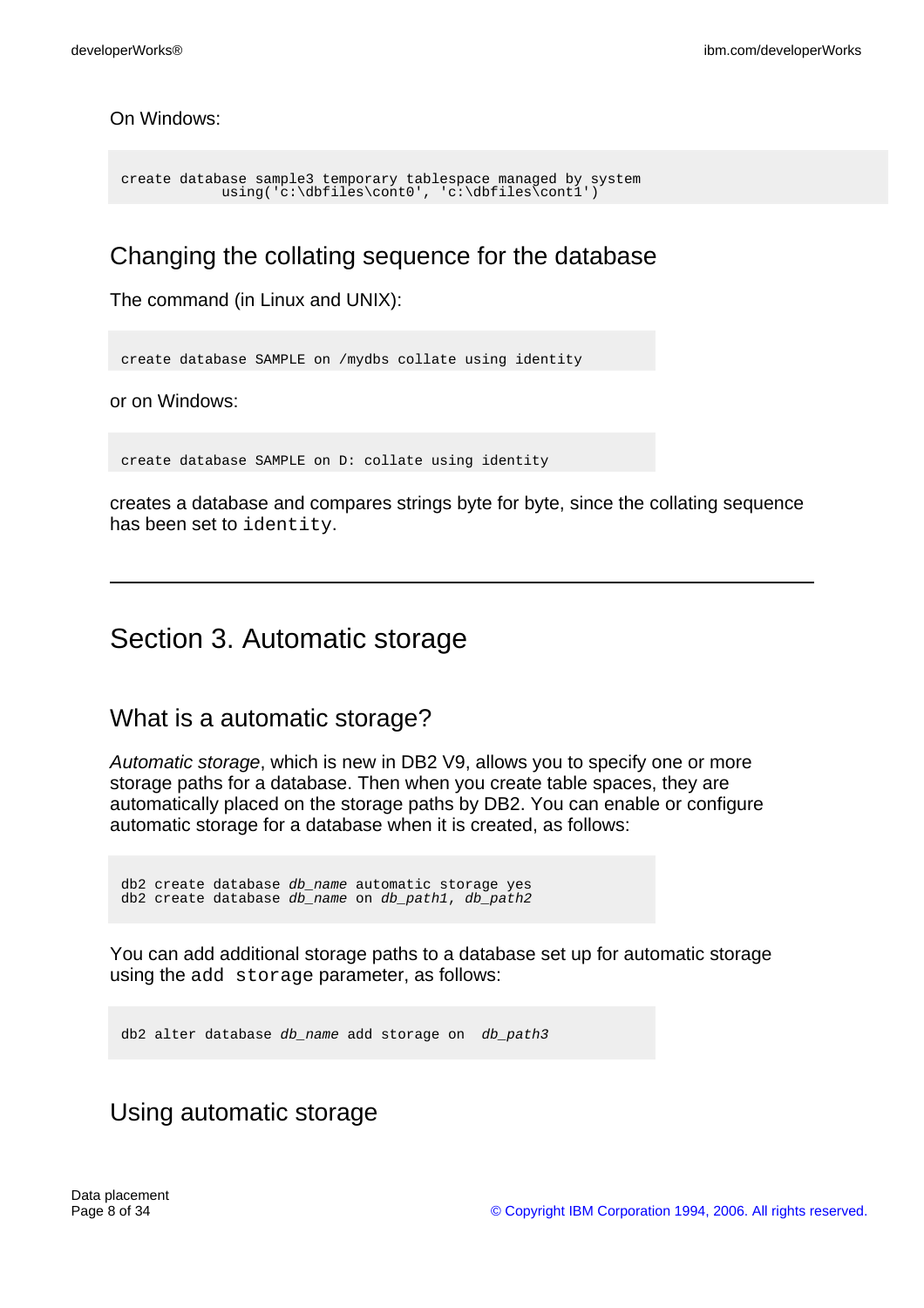Once your database has been set up for automatic storage, you can create table spaces using this mechanism. You have several ways to take advantage of automatic storage once the database has been set up that way. You can simply create a table space in the database (once you are connected to the database), as follows:

```
db2 create tablespace ts_name
```
Or, you can create a table space and specify its initial size and growth characteristics, as follows:

```
db2 create tablespace ts_name
        initialsize 10M
        increasesize 10M
       maxsize 100M
```
In this example the table space will start out at 10MB, and as it gets close to being full, DB2 will automatically extend it by 10MB at a time, up to its maximum size of 100MB.

If the database was not set up for automatic storage, you can still use automatic storage for a table space if you create it and specify its storage:

```
db2 create tablespace ts_name
     managed by automatic storage
```
# Section 4. Using schemas

### What is a schema?

A schema is a high-level qualifier for database objects created within a database. It is a collection of database objects such as tables, views, indexes, or triggers. It provides a logical classification of database objects.

While you are organizing your data into tables, it may also be beneficial to group tables and other related objects together. This is done by defining a schema using the create schema command. Information about the schema is kept in the system catalog tables of the database to which you are connected. As other objects are created, they can be placed within this schema.

### System schemas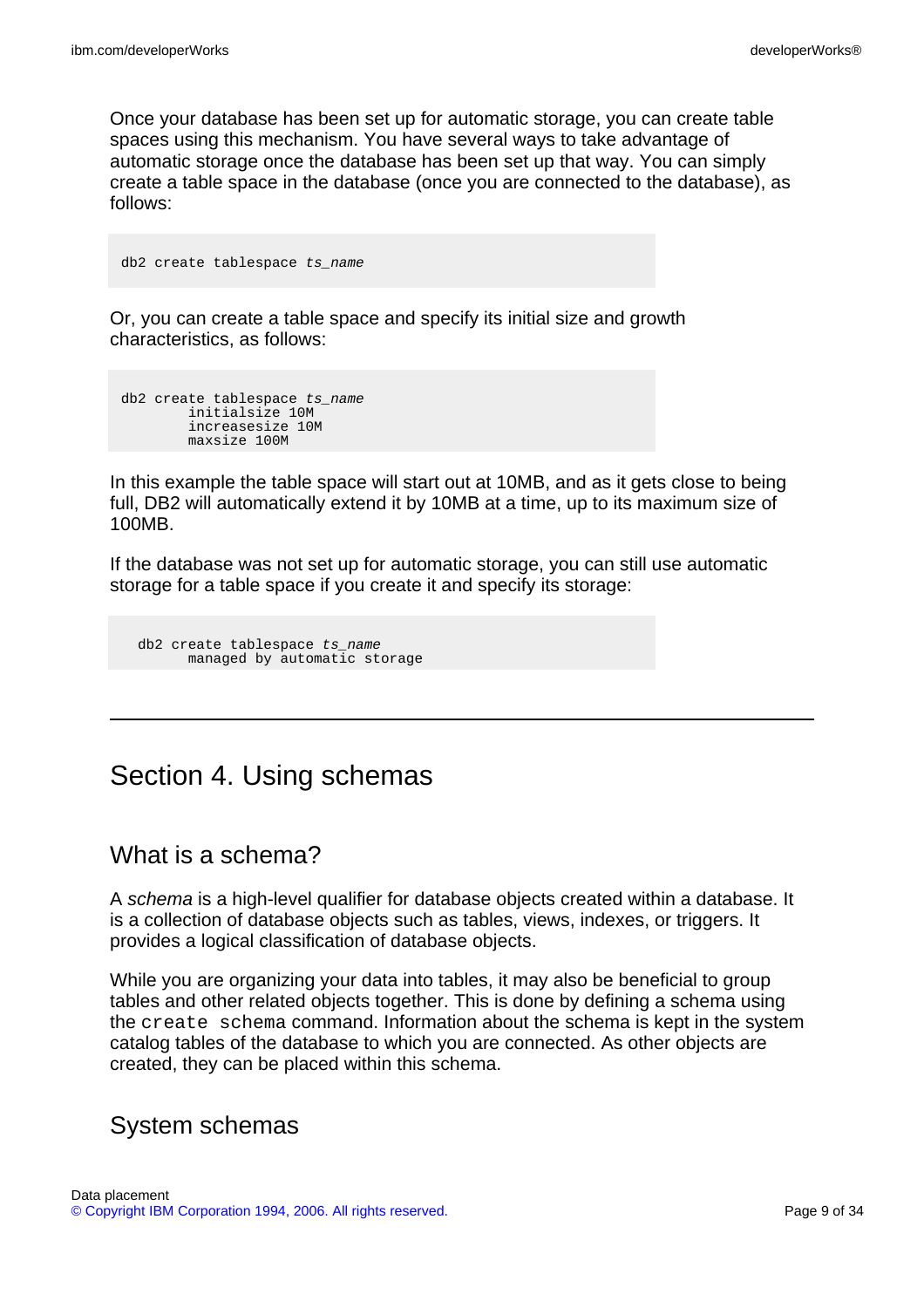A set of system schemas are created with every database and placed into the SYSCATSPACE table space:

#### **SYSIBM**

The base system catalogs. Direct access is not recommended.

#### **SYSCAT**

SELECT authority granted to PUBLIC on this schema. Catalog read-only views. Recommended way to obtain catalog information.

#### **SYSSTAT**

Updatable catalog views -- influences the optimizer.

#### **SYSFUN**

User-defined functions.

## How is a schema used in DB2?

Use a schema to fully qualify a table or other object name, as follows:

schemaname.tablename

You can have multiple tables with the same name but different schema names. Thus, the table user1.staff is not the same as user2.staff. As a result, you can use schemas to create logical databases within a DB2 database.

To create a schema, use the create schema command.

### Who can use a schema?

When you can create a schema, you can specify the owner of the schema using the authorization keyword; if you do not do so, the authorization ID that executed the create schema statement will be the owner of the schema. Privileges on the schema can also be granted to users or groups at the same time. (See [Part 1](http://www6.software.ibm.com/reg/devworks/dw-db2-cert7311-i?S_TACT=103AMW11&S_CMP=db2-cert7312) in this series for more information on privileges.)

Once a schema exists, the owner of the schema can grant CREATE\_IN privilege on the schema to other users or groups.

# Specifying the schema when creating an object

The schema name for an object can be explicitly specified as follows:

```
create table DWAINE.table1 (c1 int, c2 int)
```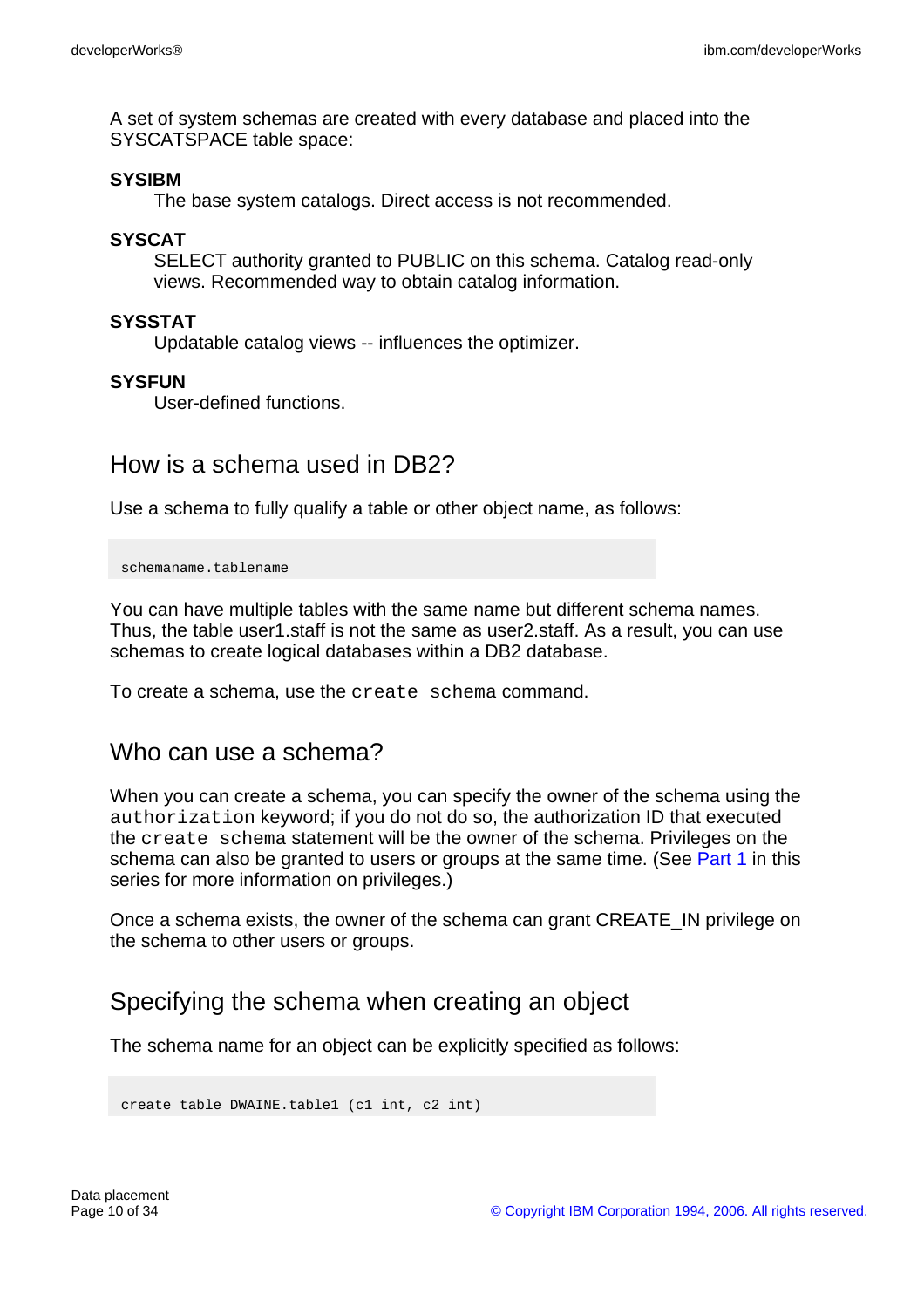If the user DWAINE connects to the database SAMPLE, and issues the following statement:

create table t2 (c1 int)

The schema DWAINE is created (as long as IMPLICT\_SCHEMA has not been revoked from the user DWAINE), as well as the table in the database.

The ID used to connect to the database is known as the authorization ID.

### Specifying the schema when using DML commands

When using DML commands (for example select, insert, update, delete) on database objects:

- The object schema can be explicitly specified on the object name, such as schema1.table1.
- The object schema can be specified using the set current schema or set current sqlid commands.
- If no object schema is explicitly specified, the schema will be set to the current authorization ID.

For example, if the user DWAINE connects to the database SAMPLE and issues the following statement:

select \* from t2

DWAINE.T2 is selected from the table, if the table exists. Otherwise an error is returned.

# Section 5. Table space states

### Determining a table space's state

To find the state for the table spaces in a database:

list tablespaces show detail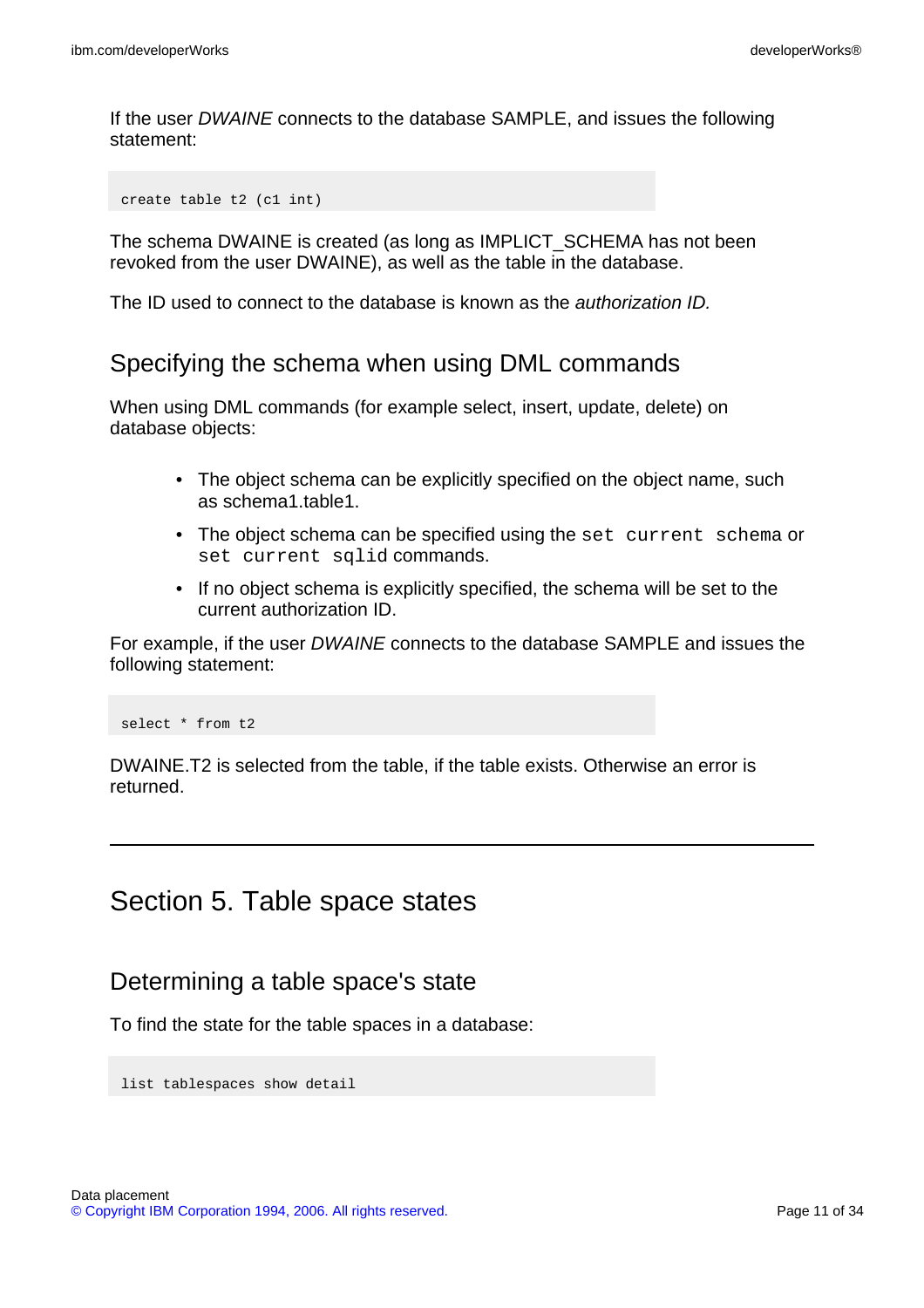# Table space states

A table space can have a number of different states, as shown below.

| 0x0        | Normal                                   |
|------------|------------------------------------------|
| 0x1        | Quiesced: SHARE                          |
| 0x2        | Quiesced: UPDATE                         |
| 0x4        | Quiesced: EXCLUSIVE                      |
| 0x8        | Load pending                             |
| 0x10       | Delete pending                           |
| 0x20       | Backup pending                           |
| 0x40       | Roll forward in progress                 |
| 0x80       | Roll forward pending                     |
| 0x100      | Restore pending                          |
| 0x100      | Recovery pending (not used)              |
| 0x200      | Disable pending                          |
| 0x400      | Reorg in progress                        |
| 0x800      | Backup in progress                       |
| 0x1000     | Storage must be defined                  |
| 0x2000     | Restore in progress                      |
| 0x4000     | Offline and not accessible               |
| 0x8000     | Drop pending                             |
| 0x2000000  | Storage may be defined                   |
| 0x4000000  | StorDef is in 'final' state              |
| 0x8000000  | StorDef was changed prior to rollforward |
| 0x10000000 | DMS rebalancer is active                 |
| 0x20000000 | TBS deletion in progress                 |
| 0x40000000 | TBS creation in progress                 |
| 0x8        | For service use only                     |

# Section 6. Creating and manipulating various DB2 objects

# Introduction

This section discusses the purpose and use of:

- Buffer pools
- Table spaces
- Tables and indexes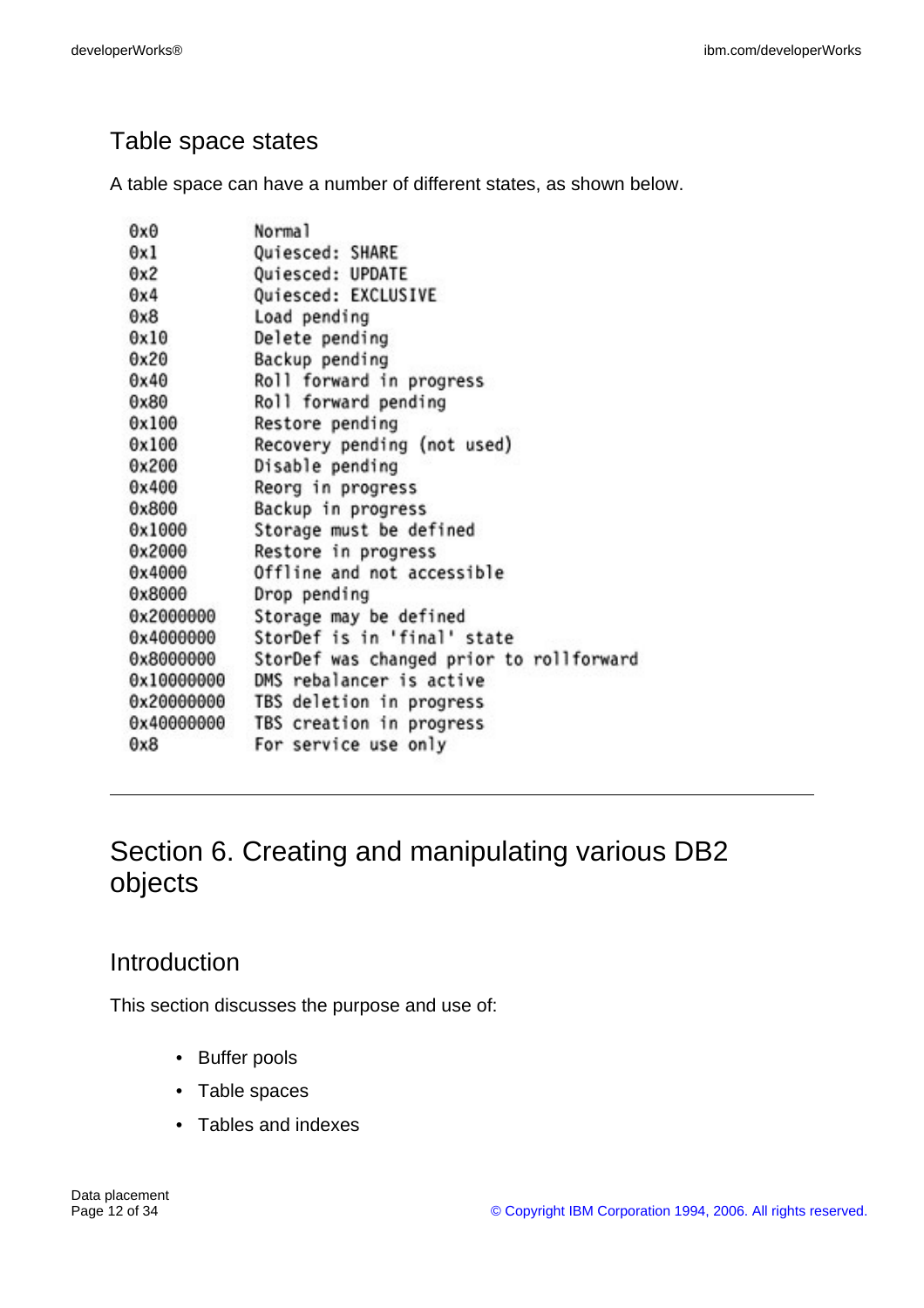- Views
- Identity columns
- Temporary tables
- **Constraints**
- Triggers

# Buffer pools

The database buffer pool area is a piece of memory used to cache a table's index and data pages as they are being read from disk to be scanned or modified. The buffer pool area helps to improve database system performance by allowing data to be accessed from memory instead of from disk. Because memory access is much faster than disk access, the less often that DB2 needs to read from or write to a disk, the better the system will perform.

When a database is created, one default buffer pool is created for the database. This buffer pool, IBMDEFAULTBP, has a page size of 4 KB and is sized depending on the operating system. For Windows, the default buffer pool is 250 pages or 1 MB; for UNIX, the default buffer pool is 1,000 pages or 4 MB. The default buffer pool cannot be dropped, but its size can be changed using the alter bufferpool command.

# Creating a buffer pool

The create bufferpool command has options to specify the following:

#### **Buffer pool name**

Specifies the name of the buffer pool. The name cannot be used for any other buffer pools and cannot begin with the characters SYS or IBM.

#### **immediate**

Specifies that the buffer pool will be created immediately if there is enough memory available on the system. If there is not enough reserved space in the database shared memory to allocate the new buffer pool, a warning is returned, and buffer pool creation will be DEFERRED, as described below. (immediate is the default.)

#### **deferred**

Specifies that the buffer pool will be created the next time that the database is stopped and restarted.

#### **all dbpartitionnumbs**

Specifies that the buffer pool will be created on all partitions in the database. This is the default if no database partition group is specified.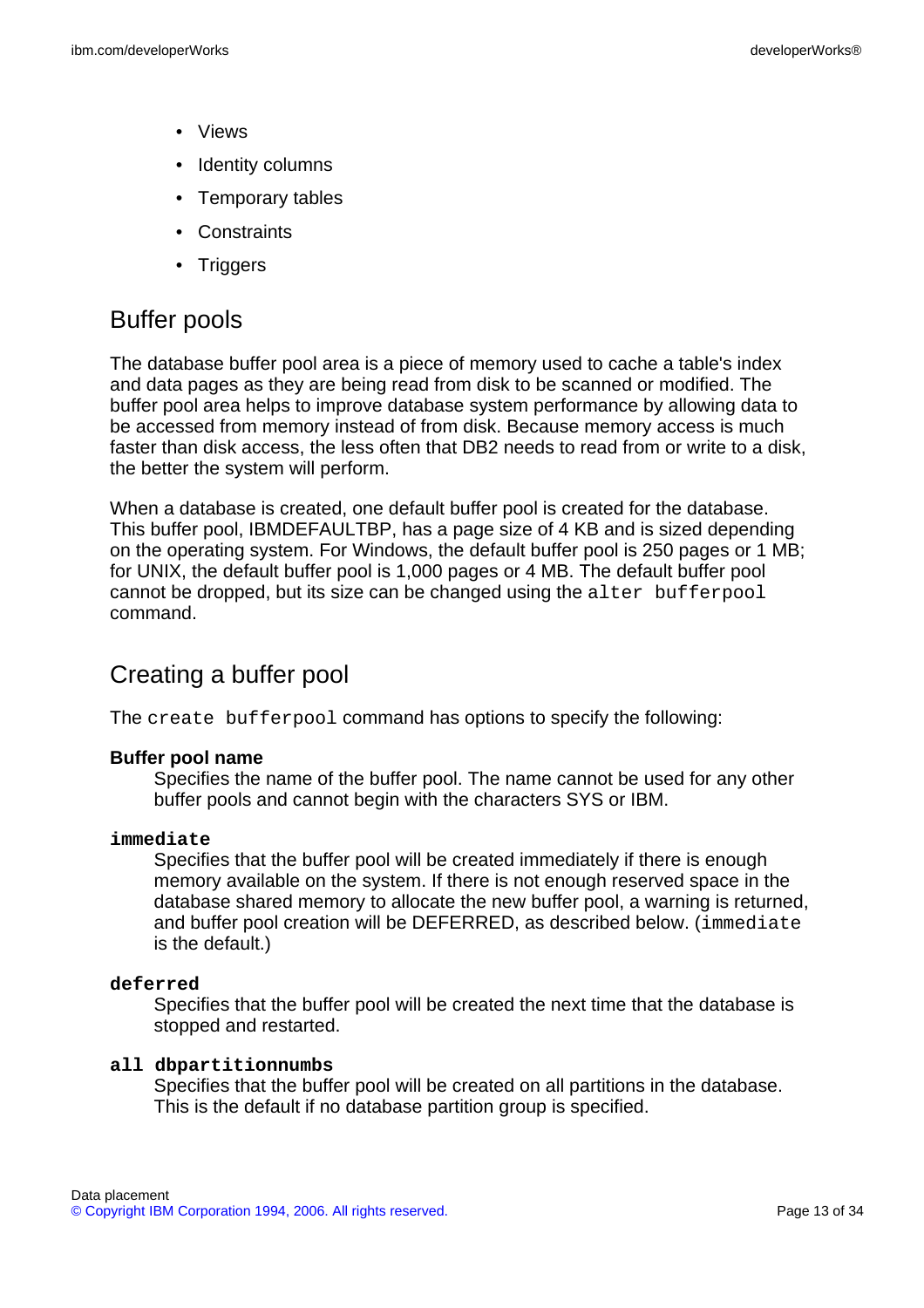#### **database partition group**

Specifies the database partition groups on which the buffer pool will be created. The buffer pool will be created on all database partitions that are part of the specified database partition groups.

#### **size**

Specifies the size of the buffer pool and is defined in number of pages. In a partitioned database, this will be the default size for all database partitions where the buffer pool exists.

#### **numblockpages**

Specifies the number of pages to be created in the block-based area of the buffer pool. The actual value of numblockpages may differ from what was specified because the size must be a multiple of the blocksize. The block-based area of the buffer pool cannot be more than 98 percent of the total buffer pool size. Specifying a value of 0 will disable block I/O for the buffer pool.

#### **blocksize**

Specifies the number of pages within a given block in the block-based area of the buffer pool. The block size must be between 2 and 256 pages; the default value is 32 pages.

#### **pagesize**

Specifies the page size used for the buffer pool. The default page size is 4 KB or 4,096 bytes. The page size can be specified in either bytes or kilobytes.

#### **extended storage/not extended storage**

Specifies whether or not buffer pool victim pages will be copied to a secondary cache called extended storage. Retrieving data from extended storage is more efficient than retrieving it from disk but less efficient than retrieving it from the buffer pool, so it is not applicable to 64-bit environments.

Once a page size and name for a buffer pool have been defined, they cannot be altered.

### Example create bufferpool statements

The following statement:

create bufferpool BP1 size 25000

creates a buffer pool named BP1 with a size of 100 MB (25,000 4 KB pages). Because the page size is not specified, the buffer pool uses the default page size of 4 KB. Since the IMMEDIATE option is the default, the buffer pool is allocated immediately and available for use as long as there is enough memory available to fulfill the request.

The following statement: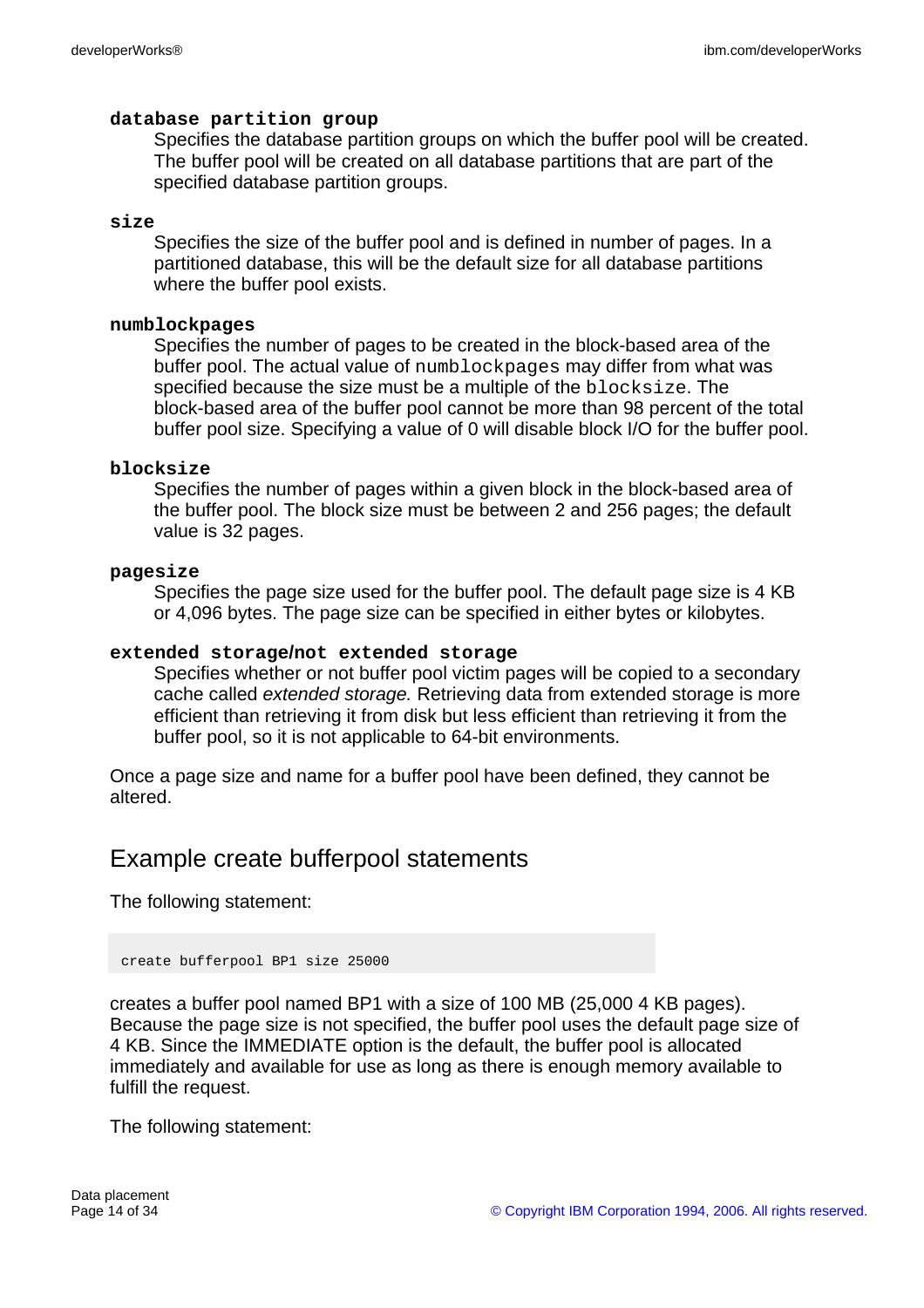create bufferpool BP2 size 25000 pagesize 8 K

creates a buffer pool named BP2 with a size of 200 MB (25,000 8 KB pages). The buffer pool uses an 8 KB page size. Since the immediate option is the default, the buffer pool is allocated immediately and be available for use as long as there is enough memory available to fulfill the request.

The following statement:

create bufferpool BP3 deferred size 1000000

creates a buffer pool named BP3 with a size of 4 GB (1,000,000 4 KB pages). Because the page size is not specified, the buffer pool uses the default page size of 4 KB. Since the deferred option is specified, the buffer pool is not allocated until the database is stopped and restarted.

# Creating tables

To create a table in a database, you must first be connected to the database. You must also have SYSADM authority in the instance, or DBADM authority or createtab privilege in the database.

When creating a table, you can specify the following:

- Schema
- Table name
- Column definitions
- Primary/foreign keys
- Table space for the data, index, and long objects

The figure below shows an example.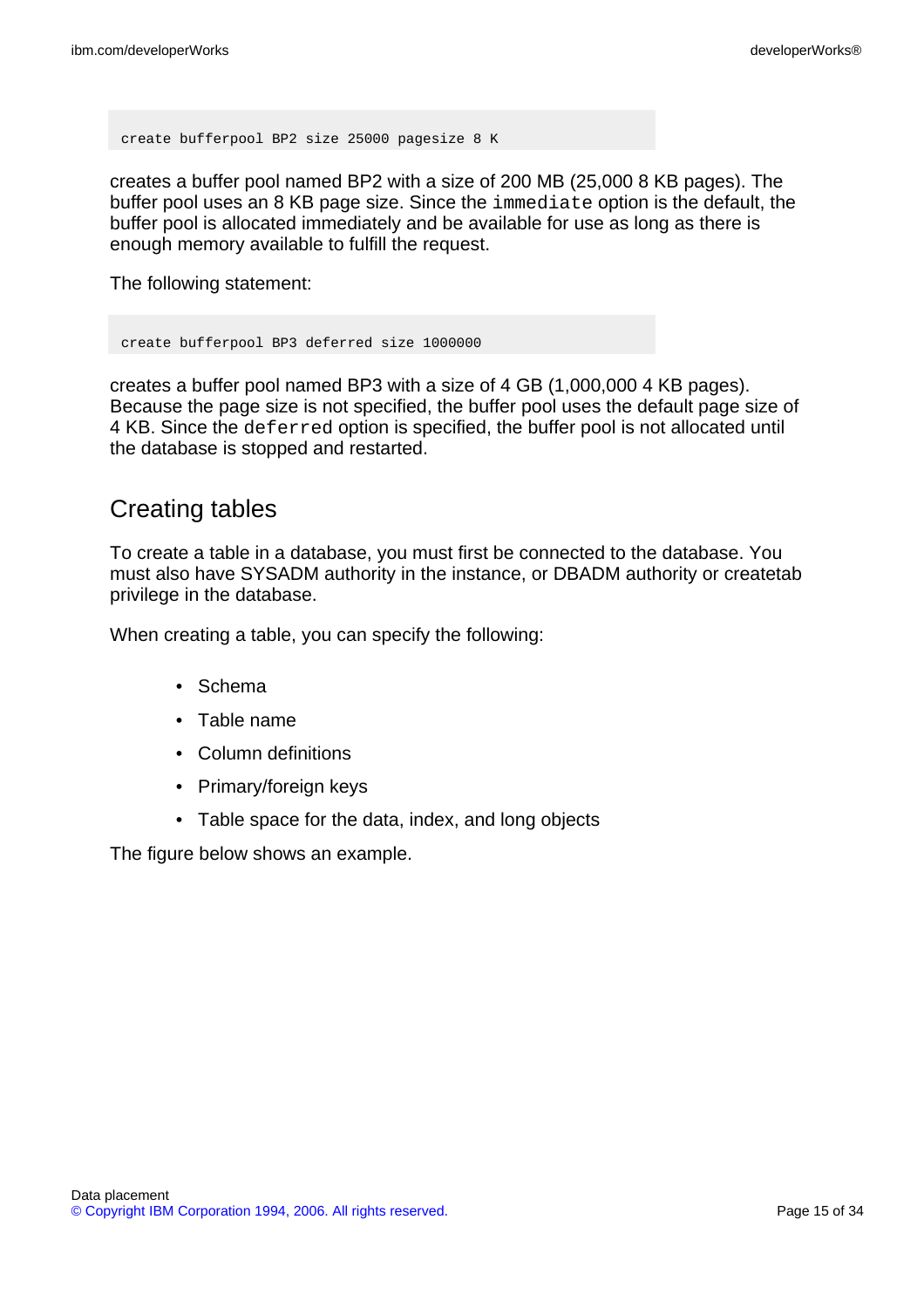| Create table artists |                                    |
|----------------------|------------------------------------|
|                      | SMALLINT NOT NULL                  |
| artno                |                                    |
| name                 | VARCHAR (50) WITH DEFAULT<br>'abc' |
| classification       | CHAR (1) NOT NULL                  |
| bio                  | CLOB (100K) LOGGED                 |
| article              | DATALINK LINKTYPE URL FILE         |
|                      | LINK CONTROL MODE DB2OPTIONS.      |
| picture              | BLOB (2M) NOT LOGGED COMPAT        |
| INDEX IN indtbsp     |                                    |
| LONG IN longtbsp     |                                    |
|                      |                                    |
| IN datatbsp;         |                                    |

### Where are tables created?

If a table is created without the in clause, the table data (and its indexes and LOB data) is placed in the following order:

- In the IBMDEFAULTGROUP table space, if it exists and if the page size is sufficient
- In a user-created table space, which is of the smallest page size that is sufficient for the table
- In USERSPACE1, if it exists and has a sufficient page size

The IN, INDEX IN, and LONG IN clauses specify the table spaces in which the regular table data, index, and long objects are to be stored. Note that this only applies to DMS table spaces.

# Obtaining table information

You can obtain table information with the following commands:

| Command                              | <b>Description</b>                        |
|--------------------------------------|-------------------------------------------|
| list tables                          | List tables for the current user          |
| list tables for all                  | List all tables defined in the database   |
| list tables for schema<br>schemaname | List tables for the specified schema      |
| describe table tablename             | Show the structure of the specified table |

For example, the following command:

describe table department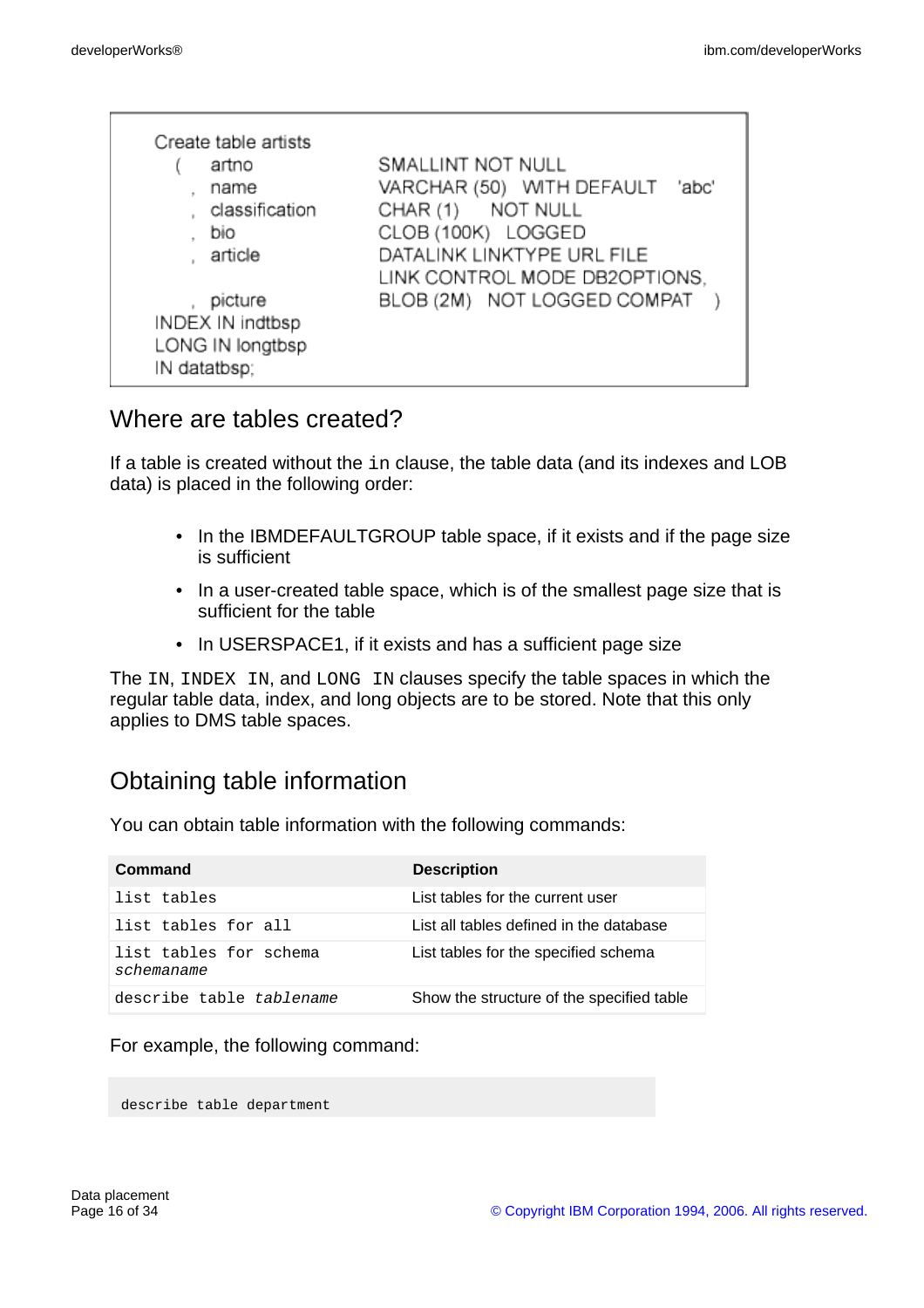| Column<br>name | Type<br>schema | Type<br>name | Length Scale Nulls |   |     |
|----------------|----------------|--------------|--------------------|---|-----|
| DEPTNO         | <b>SYSIBM</b>  | CHARACTER    | 3                  | 0 | No  |
| DEPTNAME       | <b>SYSIBM</b>  | VARCHAR      | 29                 | 0 | No  |
| MGRNO          | <b>SYSIBM</b>  | CHARACTER    | 6                  | 0 | Yes |
| ADMRDEPT       | <b>SYSIBM</b>  | CHARACTER    | 3                  | 0 | No  |
| LOCATION       | <b>SYSIBM</b>  | CHARACTER    | 16                 | 0 | Yes |

#### produces the following output:

### Indexes

An index can:

- Be ascending or descending (the default, if not specified, is ascending)
- Be unique or non-unique (the default, if not specified, is non-unique)
- Be compound
- Be used to enforce clustering
- Be bi-directional -- this is controlled by allow or disallow reverse scans
- Include additional columns -- This is only applicable for unique indexes.

Here are a number of create unique statements that illustrate these options:

create unique index itemno on albums (itemno) desc create index clx1 on stock (shipdate) cluster allow reverse scans create unique index incidx on stock (itemno) include (itemname) create index item on stock (itemno) disallow reverse scans collect detailed statistics

# Identity columns

An identity column is a numeric column in a table that causes DB2 to automatically generate a unique numeric value for each row that is inserted into the table. A table can have a maximum of one identity column. The values for the column can be generated by DB2 always or by default:

- If values are always generated, the DB2 database always generates them, and applications are not allowed to provide an explicit value.
- If values are generated by default, then the values can be explicitly provided by an application; DB2 generates a value only if the application does not provide it. Thus, DB2 cannot guarantee the uniqueness of the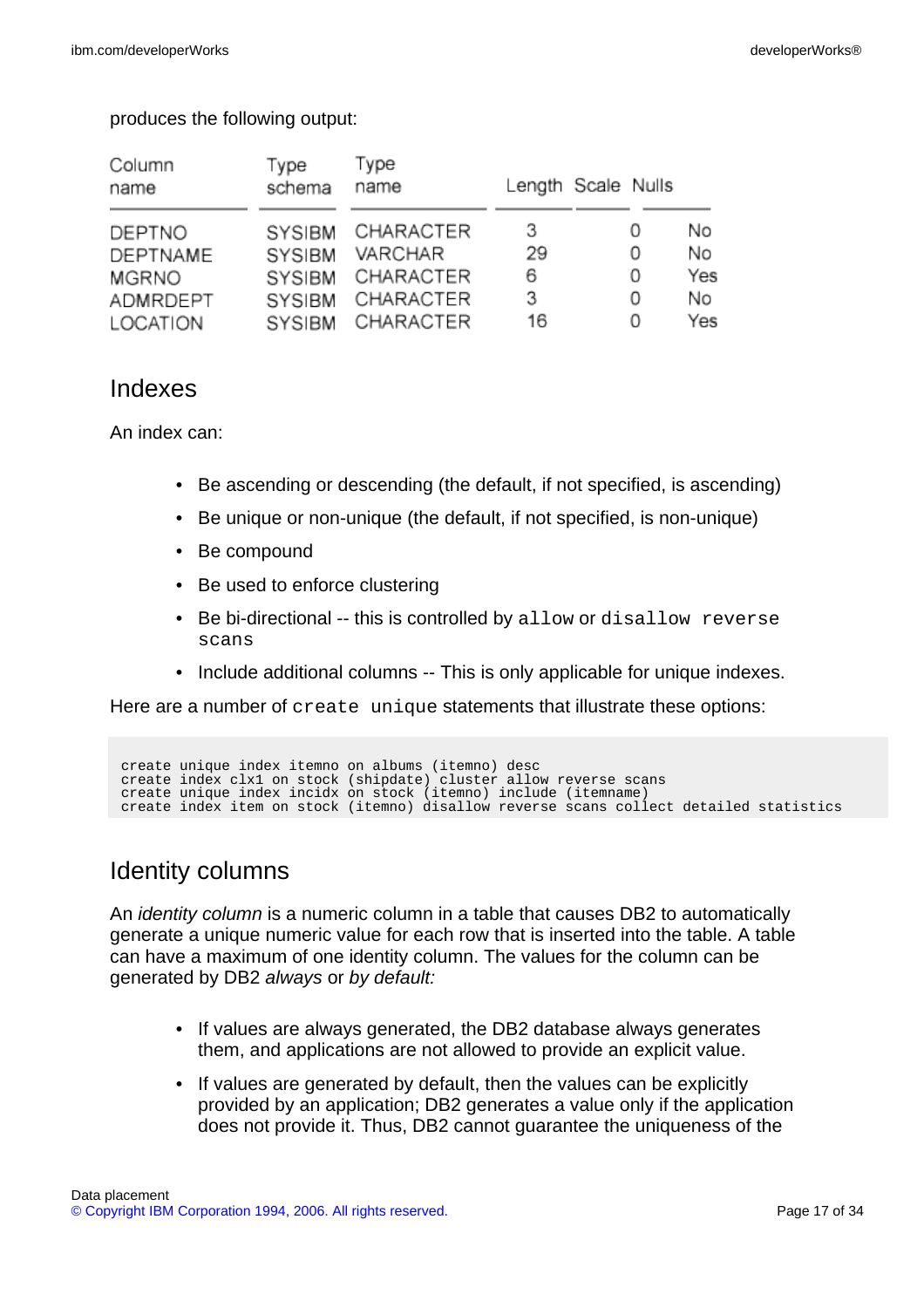values. This option is intended for data propagation, or loading and unloading of a table.

Let's look at an example. Given the table created using the following command:

create table inventory (partno INTEGER GENERATED ALWAYS AS IDENTITY (START WITH 100 INCREMENT BY 1), description CHAR(20) )

And the following statements:

| <b>Statement</b> |                                                                                                                                                                                                                                            | Result |
|------------------|--------------------------------------------------------------------------------------------------------------------------------------------------------------------------------------------------------------------------------------------|--------|
|                  | insert into inventory VALUES (DEFAULT, d inserts 100, door<br>insert into inventory (description) VALU inserts 101, hinge<br>insert into inventory VALUES (200, windo error<br>insert into inventory (description) VALU inserts 102, frame |        |

Then the statement SELECT \* FROM inventory gives the following:

100 door 101 hinge 102 frame

## Views

Views are derived from one or more base tables, nicknames, or views, and can be used interchangeably with base tables when retrieving data. When changes are made to the data shown in a view, the data is changed in the table itself. A view can be created to limit access to sensitive data, while allowing more general access to other data.

The data for a view is not stored separately from the table. In other words, a view uses no space in the database, other than its definition in the system catalogs.

The creator of a view needs to have at least SELECT privilege on the base tables referenced in the view definition.

The information about all existing views is stored in:

- SYSCAT.VIEWS
- SYSCAT.VIEWDEP
- SYSCAT.TABLES

The following create view statements show how views work:

create view DEPTSALARY AS SELECT DEPTNO, DEPTNAME, SUM(SALARY)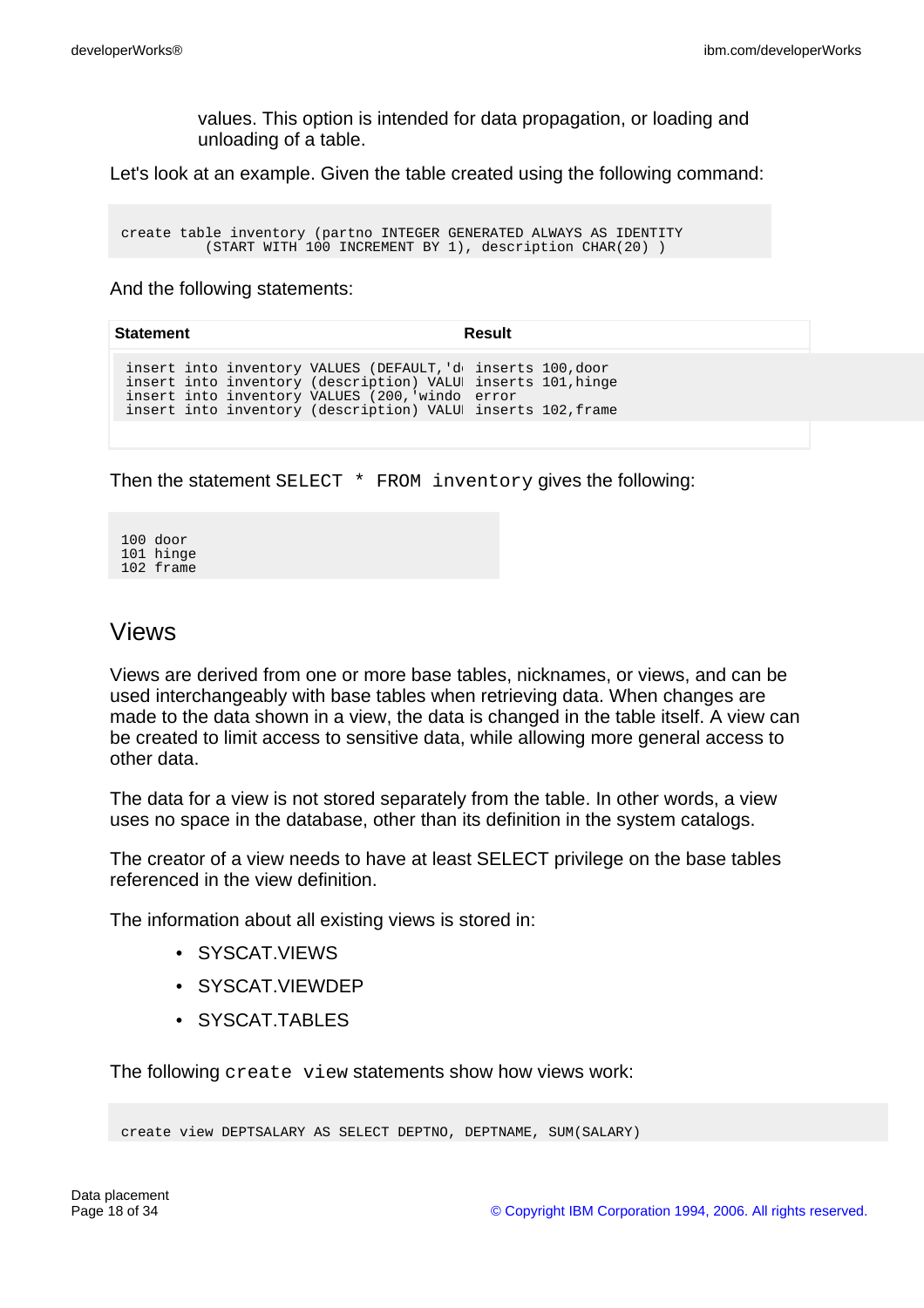AS TOTALS FROM PAYROLL GROUP BY DEPTNO,DEPTNAME create view EMPSALARY AS SELECT EMPNO, EMPNAME, SALARY FROM PAYROLL, PERSONNEL WHERE EMPNO=EMPNUMB

# The with check option

The with check option specifies the constraint that every row that is inserted or updated through a view must conform to the definition of the view. A row that does not conform to the definition of the view is a row that does not satisfy the search conditions of the view.

For example, consider this command:

```
create view emp_view2 (empno, empname, deptno) AS (SELECT id, name,
          dept FROM employee WHERE dept = 10) with check option
```
When this view is used to insert or update with new values, the with check option restricts the input values for the dept column.

### **Constraints**

There are a number of types of constraints in DB2:

- Referential integrity constraints
- Unique constraints
- Check constraints
- Informational constraints

You cannot directly modify a constraint; you must instead drop it and create a new constraint with the characteristics you want.

Each constraint is discussed below.

### <span id="page-18-0"></span>Referential integrity constraints

Referential integrity constraints are defined when a table is created, or subsequently using the alter table statement.

The clauses that establish referential integrity are:

- The primary key clause
- The unique constraint clause
- The foreign key clause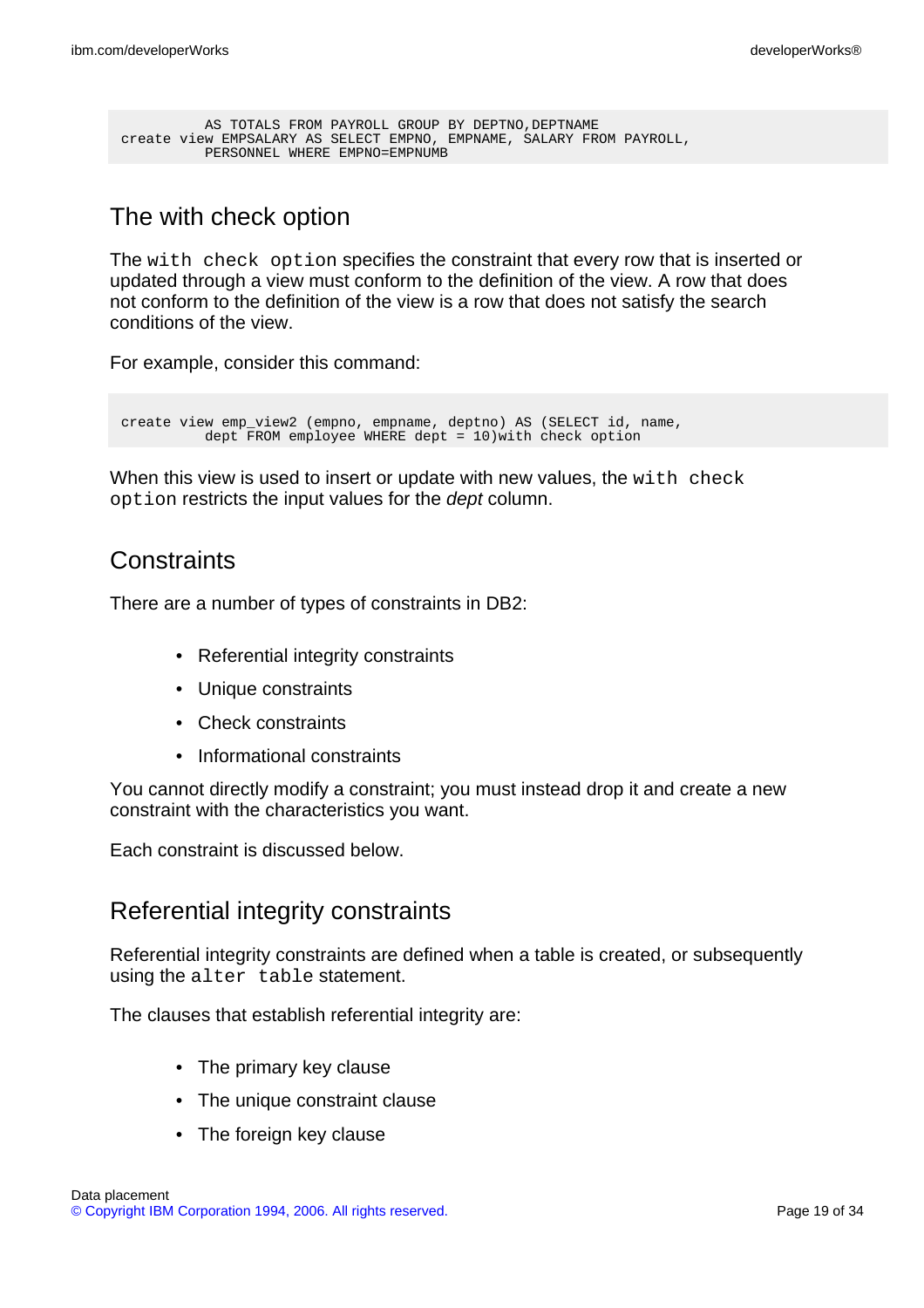• The references clause

#### For example:

create table artists (artno INT, ... primary key (artno) foreign key dept (workdept) references department on delete no action)

Let's take a look at the various referential integrity rules.

#### **Insert rules:**

• There is an implicit rule to back out of an insert if a parent is not found.

#### **Delete rules:**

- Restrict: A parent row is not deleted if dependent rows are found.
- Cascade: Deleting a row in a parent table automatically deletes any related rows in a dependent table.
- No Action (the default): Enforces presence of parent row for every child after all other referential constraints are applied.
- Set Null: Foreign key fields set to null; other columns left unchanged.

#### **Update rules:**

- Restrict: An update for a parent key will be rejected if a row in a dependent table matches the original values of key.
- No Action (the default): An update will be rejected for parent key if there is no matching row in the dependent table.

### Unique constraints

A unique constraint can be used as the primary key for a foreign key constraint, just like an explicitly declared primary key. This allows RI constraints (see [Referential](#page-18-0) [integrity constraints](#page-18-0)) to be placed on different columns within the same table.

A unique constraint forces the values in the column to be unique; the column cannot contain null values.

### Check constraints

A check constraint is used to enforce data integrity at the table level. It forces values in the table to conform to the constraint. All subsequent inserts and updates must conform to the defined constraints on the table, or the statement will fail.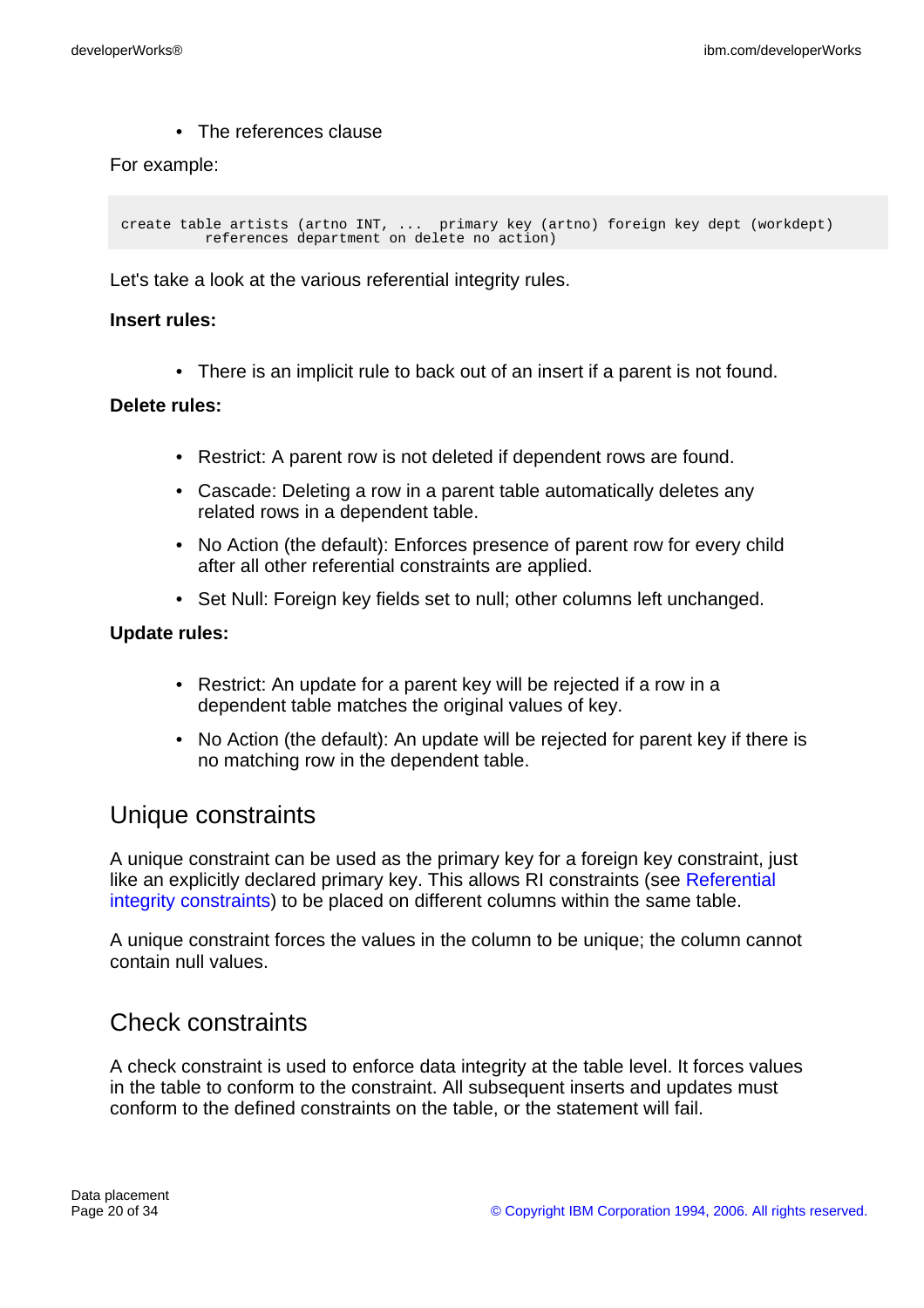If existing rows in the table do not meet the constraint, the constraint cannot be defined. Constraint checking can be turned off to speed up the addition of a large amount of data, but the table will be placed in CHECK PENDING state.

### Informational constraints

Informational constraints are rules that can be used by the optimizer, but are not enforced during runtime. Because other constraints may result in the overhead for insert, update, or delete operations, informational constraints may be a better alternative if the application already verifies the data.

Informational constraints can be:

- ENFORCED: The constraint is enforced by the database manager during normal operations such as insert, update, or delete
- NOT ENFORCED: When used, DB2 may return wrong results when any data in the table violates the constraint
- ENABLE QUERY OPTIMIZATION: The constraint can be used for query optimization under appropriate circumstances
- DISABLE QUERY OPTIMIZATION: The constraint can not be used for query optimization

# **Triggers**

A trigger defines a set of actions that are activated, or triggered, by an action on a specified base table. The actions triggered may cause other changes to the database or raise an exception. A trigger can be fired before or after inserts, updates, or deletes.

Triggers are used for:

- Validation, similar to constraints but more flexible.
- Conditioning, allowing new data to be modified or conditioned to a predefined value.
- Integrity, similar to referential integrity but more flexible.

# Section 7. The DB2 storage triangle

# The storage triangle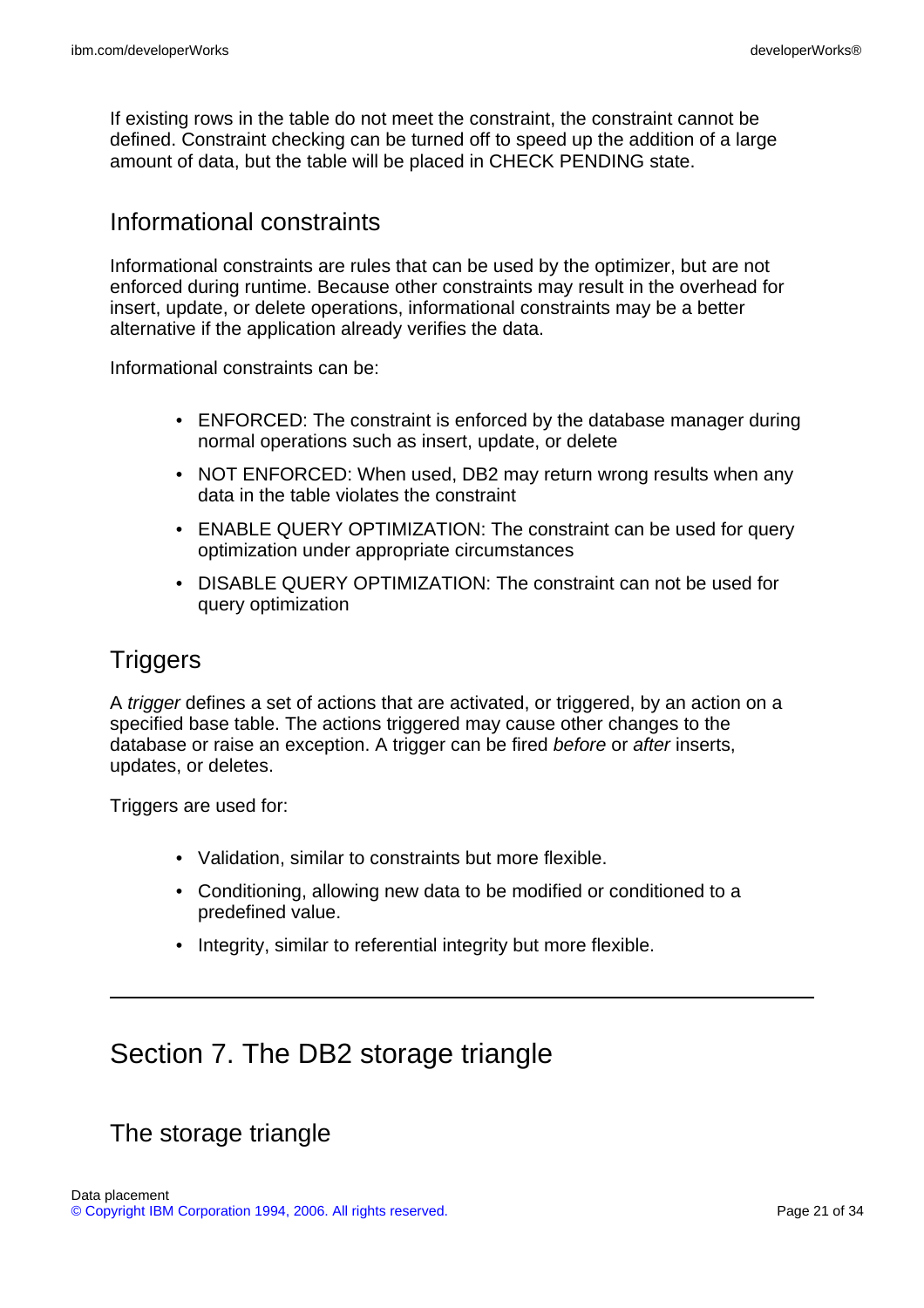

Within a DB2 database, the storage of the data and indexes is defined and controlled at four different levels. To accommodate partitioned databases, there is an abstract layer called partition groups, as shown in the figure above. A partition group is a grouping or collection of one or more database partitions within a database. When a table space is created, it is assigned to a partition group and will only be created on the database partitions that are part of that partition group. Each table space must have one or more containers that define the physical storage for the table space. A container can be an operating system directory, a file with a predetermined size, a raw device such as an unformatted hard drive, a partition on the hard drive, or a logical volume.

# Table spaces

A table space is a logical entity used to define where tables and indexes will be stored within a database. As all DB2 tables and indexes reside in table spaces, this allows complete control over where the table and index data is physically stored.

A table space can be created using one or more underlying physical storage devices called containers. They provide the ability to create a physical database design that will provide optimal performance in any physical environment.

To get details about the table spaces in a database, use the following commands:

- get snapshot for tablespaces
- list tablespaces

# <span id="page-21-0"></span>Section 8. SMS table spaces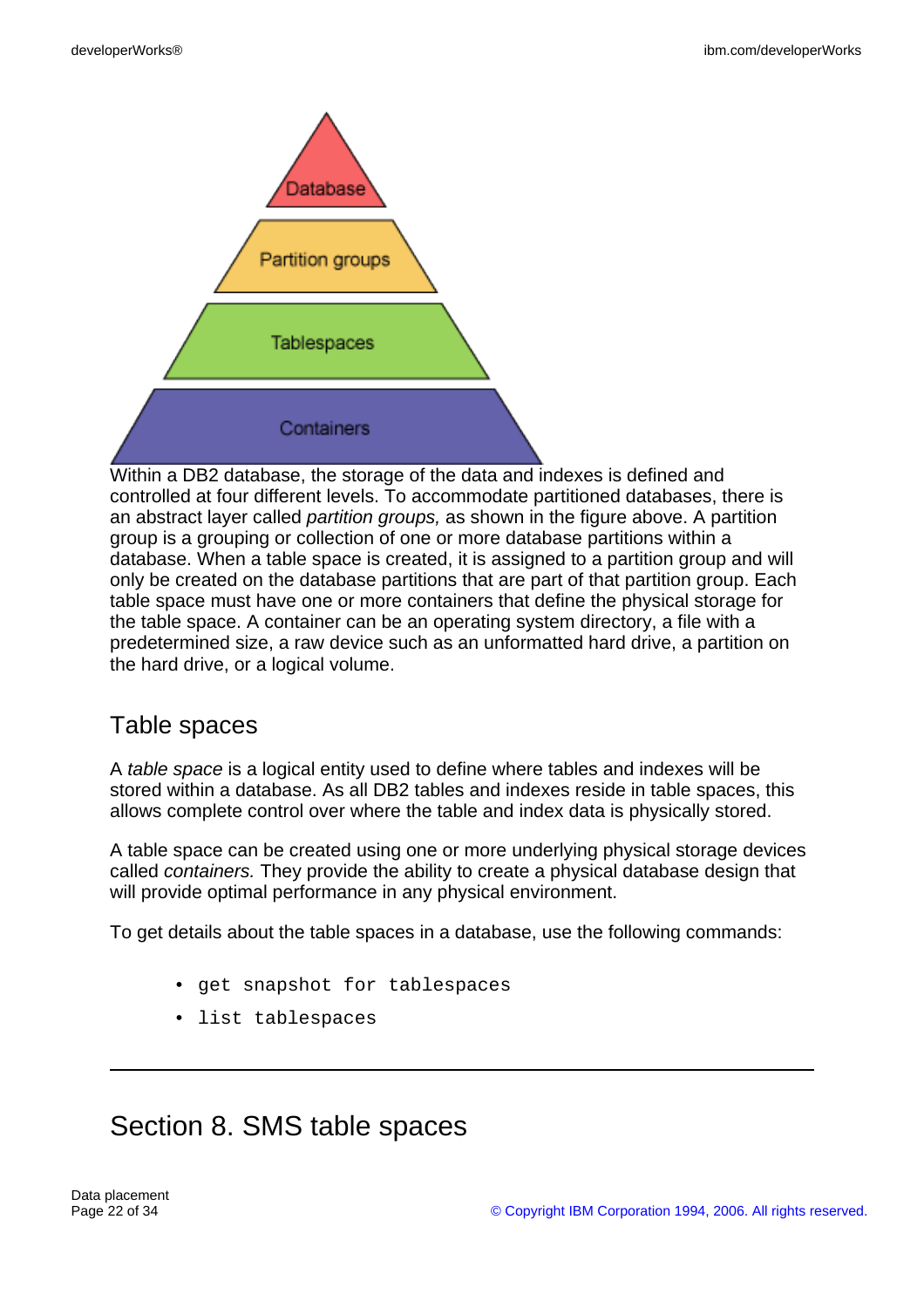### **Introduction**

System Managed Space (SMS) table spaces use the file system manager provided by the operating system to allocate and manage the space where the tables are stored. Within an SMS table space, each container is an operating system directory, and table objects are created as files within that directory. When creating an SMS table space, the user must specify the name of the directory for each of the containers. DB2 will create the tables within the directories used in the table space by using unique file names for each object.

If a table space is created with more than one container, DB2 will balance the amount of data written to the containers. Since containers cannot be dynamically added to an SMS table space once it has been created, it is important to know the size requirements of the table space and create all required containers when the table space is created.

# Characteristics of SMS table spaces

With SMS table spaces:

- All table data and indexes share the same table space.
- Each table in a table space is given its own file name used by all containers. The file extension denotes the type of the data stored in the file.
- There is the possibility for dynamic file growth, with an upper boundary on size governed by the number of containers, operating system limits on the size of the file system, and operating system limits on size of individual files.
- When all space in a single container is allocated, the table space is considered full even if space remains in other containers.
- New containers can only be added to SMS on a partition that does not yet have any containers.
- On Linux or UNIX, the file system size may be increased.

SMS table spaces are very easy to administer, and are recommended for the TEMP table space.

# Creating SMS table spaces

To create an SMS table space use the following command:

create table space TS1 managed by system using ('path1', 'path2', 'path3')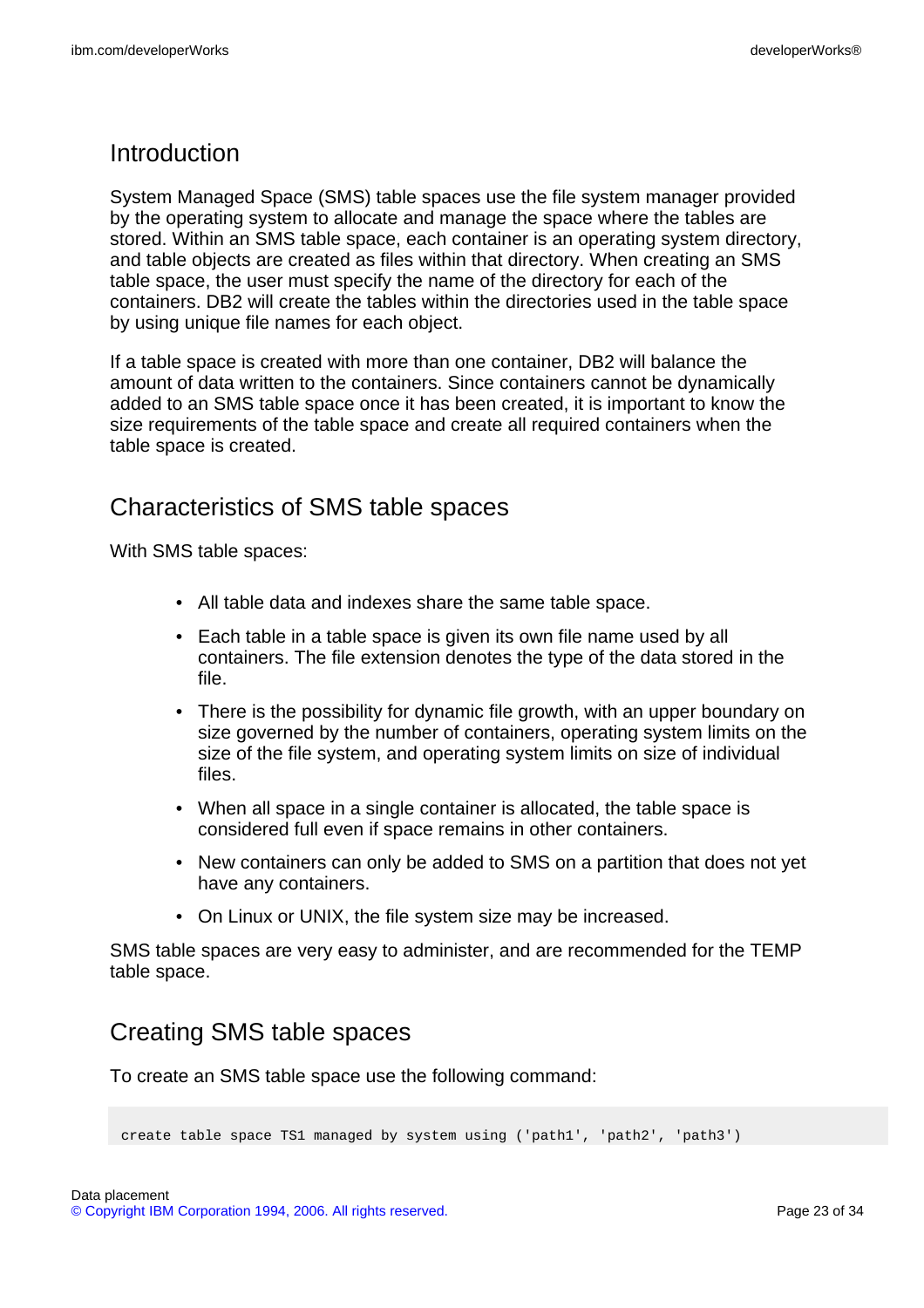When the path is specified for an SMS container, it can be either an absolute path or a relative path to the directory. If the directory does not exist, DB2 will create it. If the directory does exist, it cannot contain any files or subdirectories. For example, this command:

create table space ts1 managed by system using ('D:\DIR1')

specifies the absolute path to the directory. DB2 would create the DIR1 directory on the D: drive on the database server if it does not already exist.

This command:

create tablespace ts2 managed by system using ('DIR1')

specifies the relative path DIR1. DB2 would create the DIR1 directory under the database home directory.

The following SQL statements create an SMS table space with three containers on three separate drives or file systems. Note that the table space name is the same, as the examples are showing the differences between the UNIX/Linux and Windows table space definitions.

```
create tablespace smstbspc managed by system
         using ('d:\tbspc1', 'e:\tbspc2', 'f:\ tbspc3')
create tablespace smstbspc managed by system
         using ('/dbase/container1', '/dbase/container2', '/dbase/container3')
```
# Altering SMS table spaces

SMS table spaces can only be altered to change the prefetch size. Containers cannot be added to an SMS table space using the  $\alpha$ lter command. However, containers can be redefined, added, or removed during a redirected restore.

# Section 9. Multi-dimensional clustering (MDC)

### Introduction to MDC

Multi-dimensional clustering (MDC) enables a table to be physically clustered on more than one key, or dimension, simultaneously. Prior to Version 8, DB2 supported only single-dimensional clustering of data using clustering indexes. When a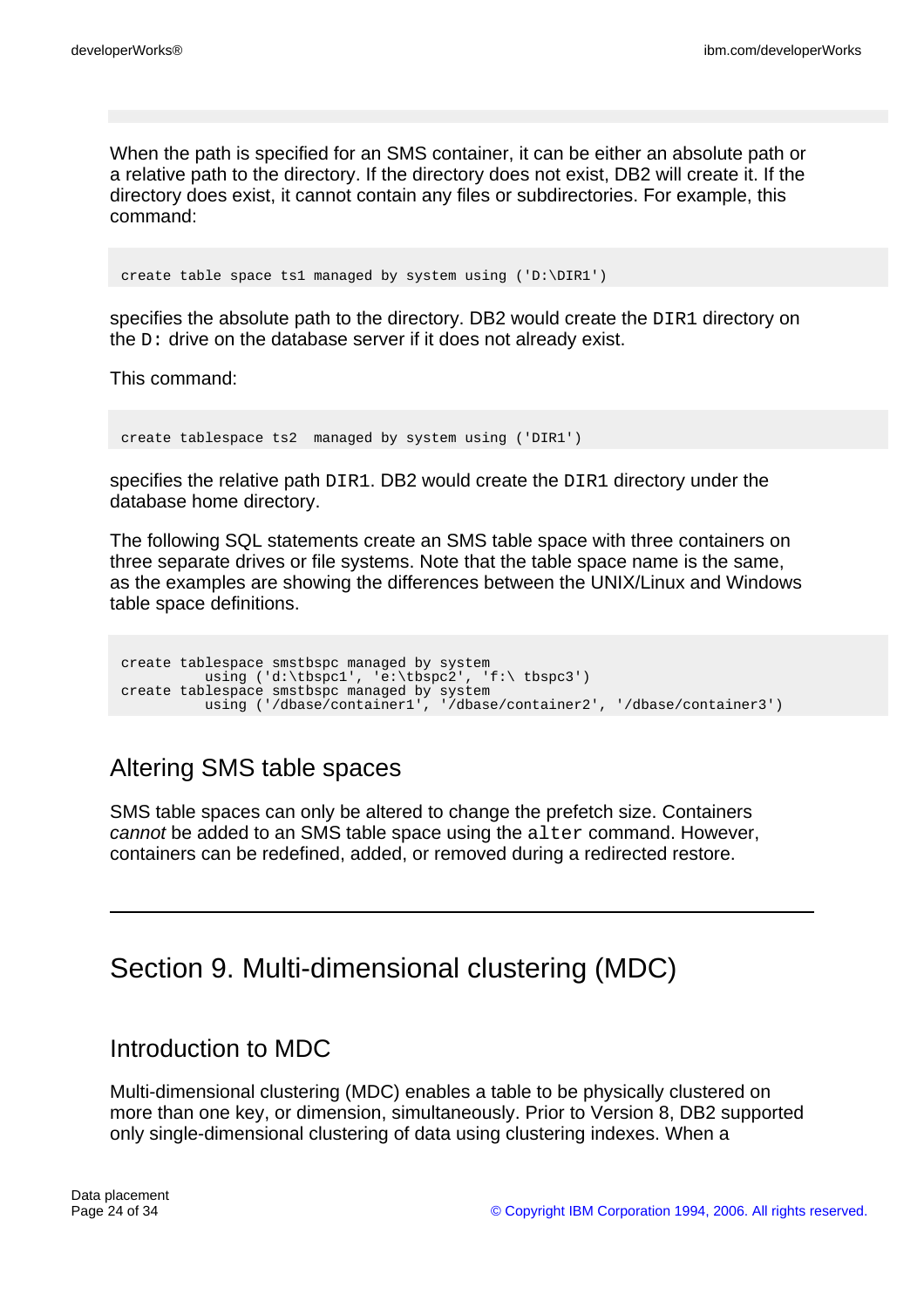clustering index is defined on a table, DB2 attempts to maintain the physical order of the data on pages, based on the key order of the clustering index, as records are inserted into and updated in the table. This can significantly improve the performance of queries that have predicates containing the keys of the clustering index because, with good clustering, only a portion of the physical table needs to be accessed. When the pages are stored sequentially on disk, more efficient prefetching can be performed.

With MDC, these same benefits are extended to more than one dimension, or clustering key. In the case of query performance, range queries involving any one or combination of the specified dimensions of the table will benefit from the underlying clustering. These queries will need to access only those pages having records with the specified dimension values, and the qualifying pages will be grouped together in extents.

A table with a clustering index can become unclustered over time, as available space is filled in the table. However, an MDC table is able to maintain its clustering over the specified dimensions automatically and continuously, eliminating the need to reorganize the table to restore the physical order of the data.

When an MDC table is created, the dimensional keys along which to cluster the table's data are specified. Each of the specified dimensions can be defined with one or more columns, the same as an index key. A dimension block index will be automatically created for each of the dimensions specified, and will be used to access data quickly and efficiently along each of the specified dimensions. A block index will also be automatically created, containing all dimension key columns. The block index will be used to maintain the clustering of the data during insert and update activity, as well as for quick and efficient access to the data.

Every unique combination of the table's dimension values forms a logical cell, which is physically comprised of blocks of pages, where a block is a set of consecutive pages on disk. The set of blocks that contain pages with data having the same key value of one of the dimension block indexes is called a slice. Every page of the table will be stored in only one block, and all blocks of the table will consist of the same number of pages, known as the blocking factor. The blocking factor is equal to the table space's extent size, so that the block boundaries line up with extent boundaries.

# Creating an MDC table

To create an MDC table, you need to specify the dimensions of the table using the organize by parameter, as follows:

```
CREATE TABLE MDCTABLE(
Year INT,
Nation CHAR(25),
Colour VARCHAR(10),
... )
ORGANIZE BY(Year, Nation, Color)
```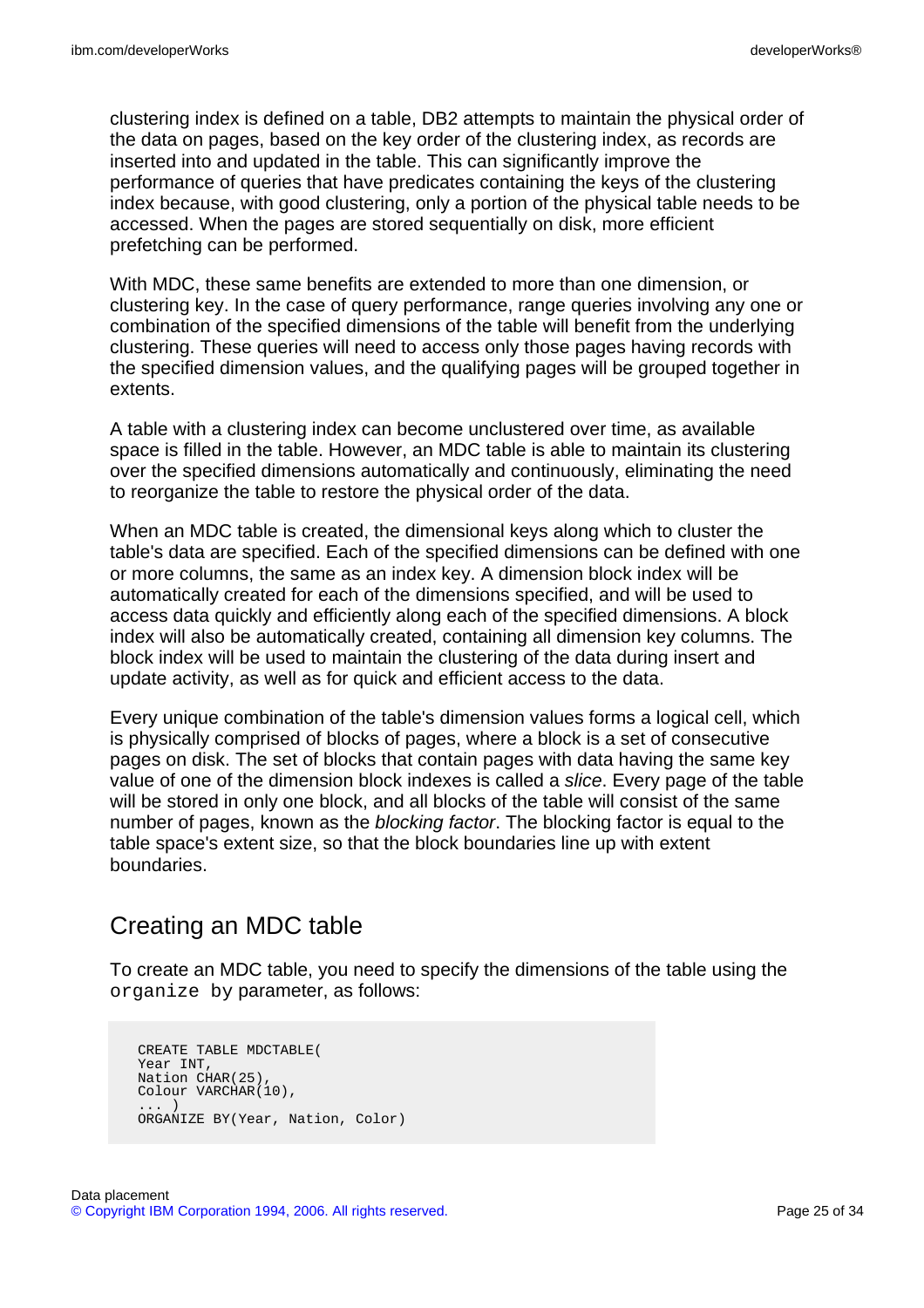In this example, the table will be organized on the year, nation, and color dimensions, and will logically look like the figure below.



You cannot alter a table and make it into an MDC table, so use the design advisor, if possible, before you create the database to see if your tables should be MDC tables or normal tables.

# MDC considerations

The following list summarizes the design considerations for MDC tables.

- When identifying candidate dimensions, search for attributes that are not too granular, thereby enabling more rows to be stored in each cell. This approach will make better use of block-level indexes.
- Higher data volumes may improve population density.
- It might be useful to load the data first as non-MDC tables for analysis only.
- The table space extent size is a critical parameter for efficient space usage.
- Although an MDC table may require a greater initial understanding of the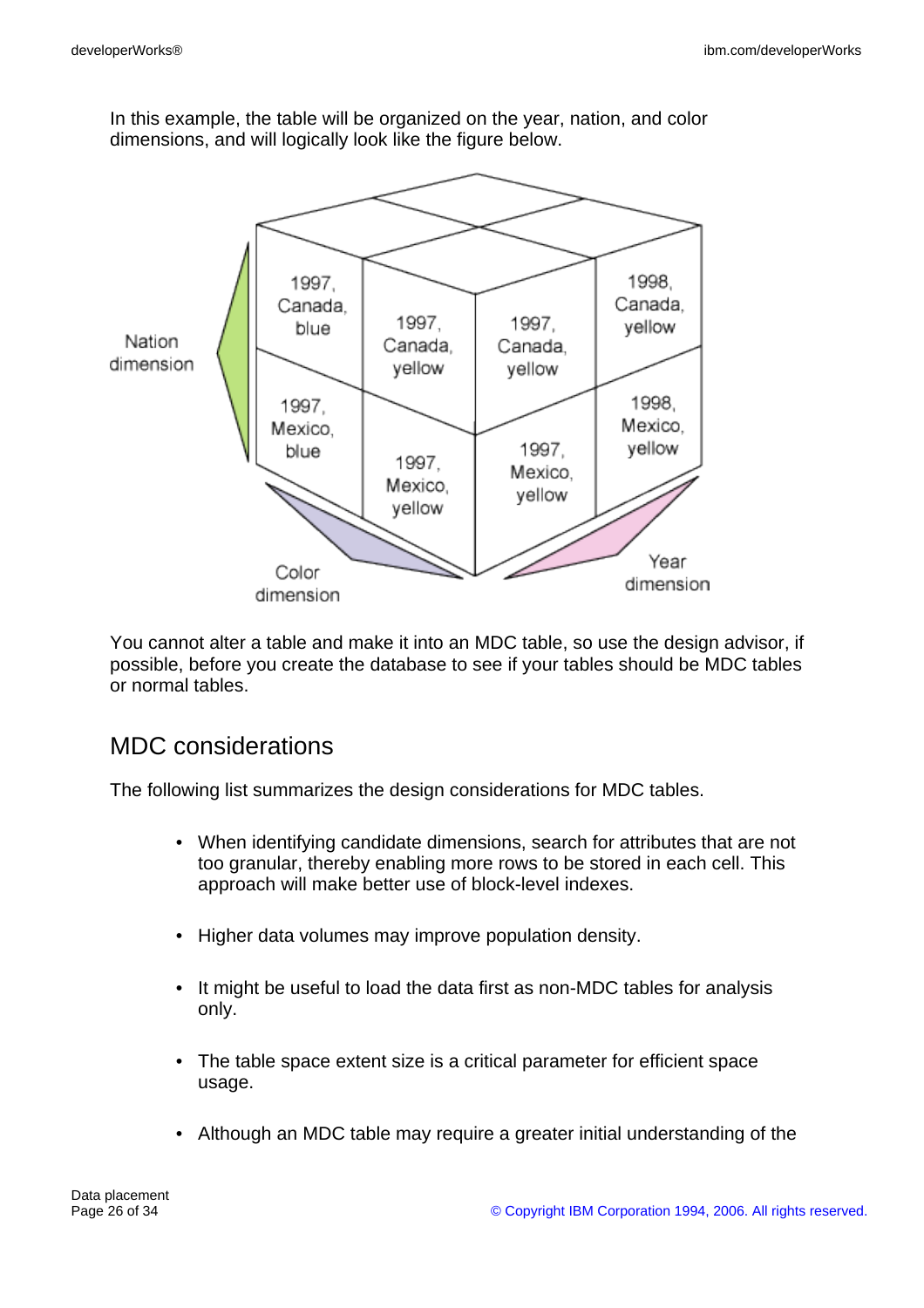data, the payback is that query times will likely improve.

- Some data may be unsuitable for MDC tables and would be better implemented using a standard clustering index.
- Although a smaller extent size will provide the most efficient use of disk space, the I/O for the queries should also be considered.
- A larger extent will normally reduce I/O cost, because more data will be read at a time. This, in turn, makes for smaller dimension block indexes because each dimension value will need fewer blocks. And, inserts will be quicker because new blocks will be needed less often.

# Section 10. Table (range) partitioning

# Introduction to table partitioning

Several technologies in DB2 v8.2 (and prior releases) allow you to break up your data into smaller "chunks" for greater parallelism for queries, allow for partition elimination in queries, and in general help improve performance. As discussed in the previous section, MDC allows DB2 to place data on disk so that rows with the same value of the dimensional columns are stored together in blocks (a set of pages). Using this technique, a query that comes in looking for rows that have a particular dimension value will result in all other partitions being eliminated from the scan and only qualifying rows are accessed.

Similarly, the database partitioning feature can break up a set of tables such that a portion of the data resides on a database partition. The database partitions can reside on separate servers so a large scan can use the processing power of multiple servers.

DB2 V9 brings a new form of partition that is common in DB2 for z/OS and other data server vendor's products. Known as table partitioning, this feature allows you to take a single table and spread it across multiple tablespaces.

This new partitioning capability has a number of benefits, including a simplified syntax for creating them. Below is the simplified syntax for creating a partitioned table to store 24 months worth of data in 24 partitions spread across 4 tablespaces:

```
CREATE TABLE fact
(txn_id char(7), purchase_date date, ...)
IN tbsp1, tbsp2, tbsp3, tbsp4
PARTITION BY RANGE (purchase_date)
(
```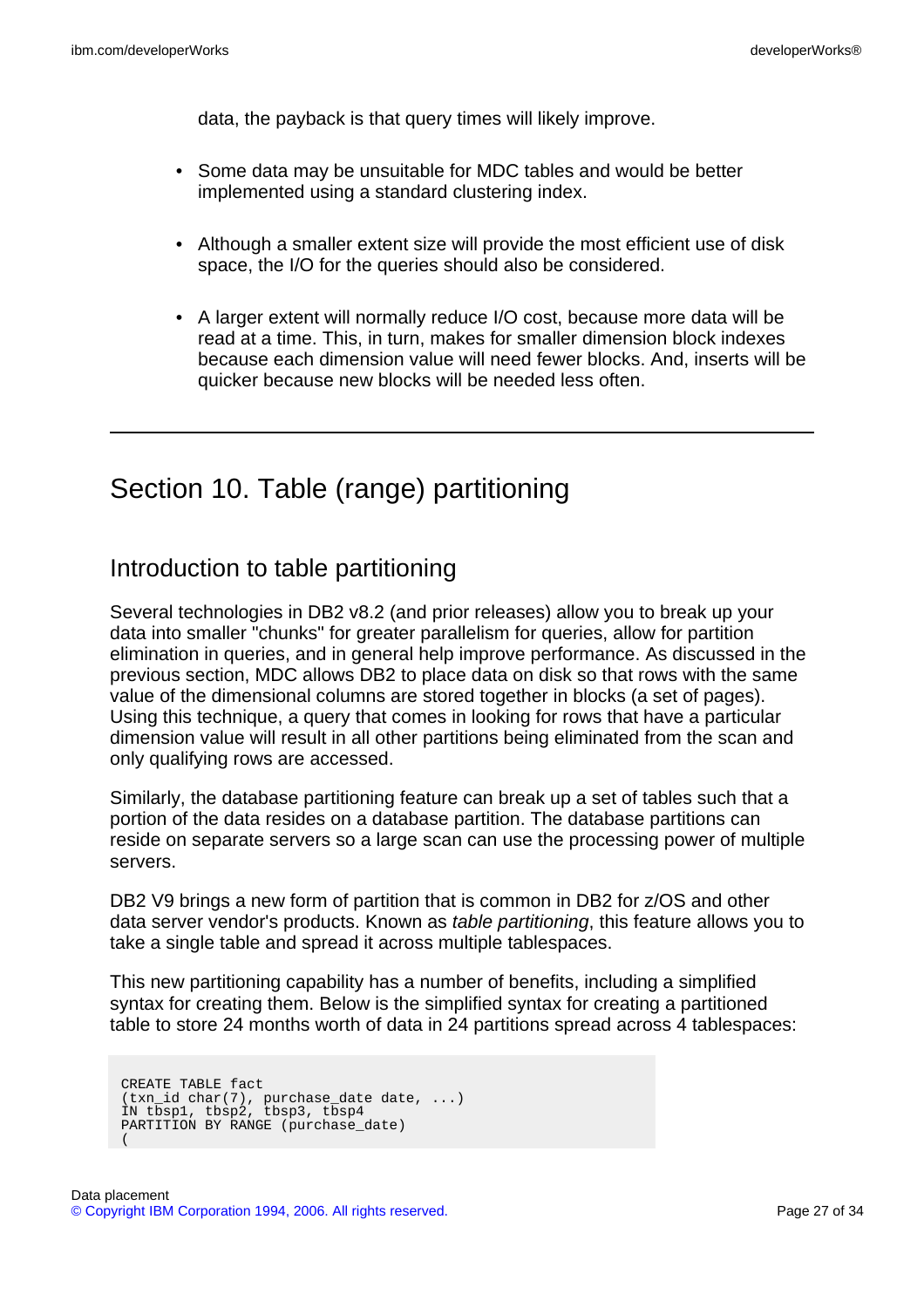```
STARTING FROM ('2005-01-01')
ENDING ('2006-12-31')
EVERY 1 MONTH
)
```
# Table partitioning syntax

The table creation syntax has a short and a long form. Before diving into the syntax, let's first talk about the partitioning column. Table partitioning allows for the specification of ranges of data, where each range goes into a separate partition. The partitioning column, or columns, defines the ranges. A partitioning column can be any of the DB2 base data types except for LOBs and LONG VARCHAR columns. You can also specify multiple columns (watch for an example later), and you can specify generated columns if you want to simulate partitioning on a function.

Here is the short form:

CREATE TABLE t1(c1 INT) IN tbsp1, tbsp2, tbsp3 PARTITION BY RANGE(c1) (STARTING FROM (0) ENDING (80) EVERY (10))

Here is the same result using the long form:

| CREATE TABLE t1(c1 INT)<br>PARTITION BY RANGE(c1) |                       |  |  |
|---------------------------------------------------|-----------------------|--|--|
| (STARTING FROM (0) ENDING (10) IN tbsp1,          |                       |  |  |
|                                                   | ENDING (20) IN tbsp2, |  |  |
|                                                   | ENDING (30) IN tbsp3, |  |  |
|                                                   | ENDING (40) IN tbsp1, |  |  |
|                                                   | ENDING (50) IN tbsp2, |  |  |
|                                                   | ENDING (60) IN tbsp3, |  |  |
|                                                   | ENDING (70) IN tbsp1, |  |  |
|                                                   | ENDING (80) IN tbsp2) |  |  |

# Quickly adding or removing data ranges

Another benefit is that when you detach a partition you get a separate table that contains the contents of that partition. You can detach a partition from a table and then do something with that newly detached partition, which is now a physical table. For example, you could archive off that table, move it to tertiary storage, copy it to another location, or whatever you want to do. DB2 V9 will asynchronously clean up any index keys on that partitioned table without impacting running applications.

Similar to adding a new partition, you simply create a table with the same definition as the partitioned table, load it with data, and then *attach* that partition to the main partitioned table, as follows:

```
ALTER TABLE FACT_TABLE ATTACH PARTITION
STARTING '06-01-2006'
ENDING '06-30-2006'
FROM TABLE FACT_NEW_MONTH
```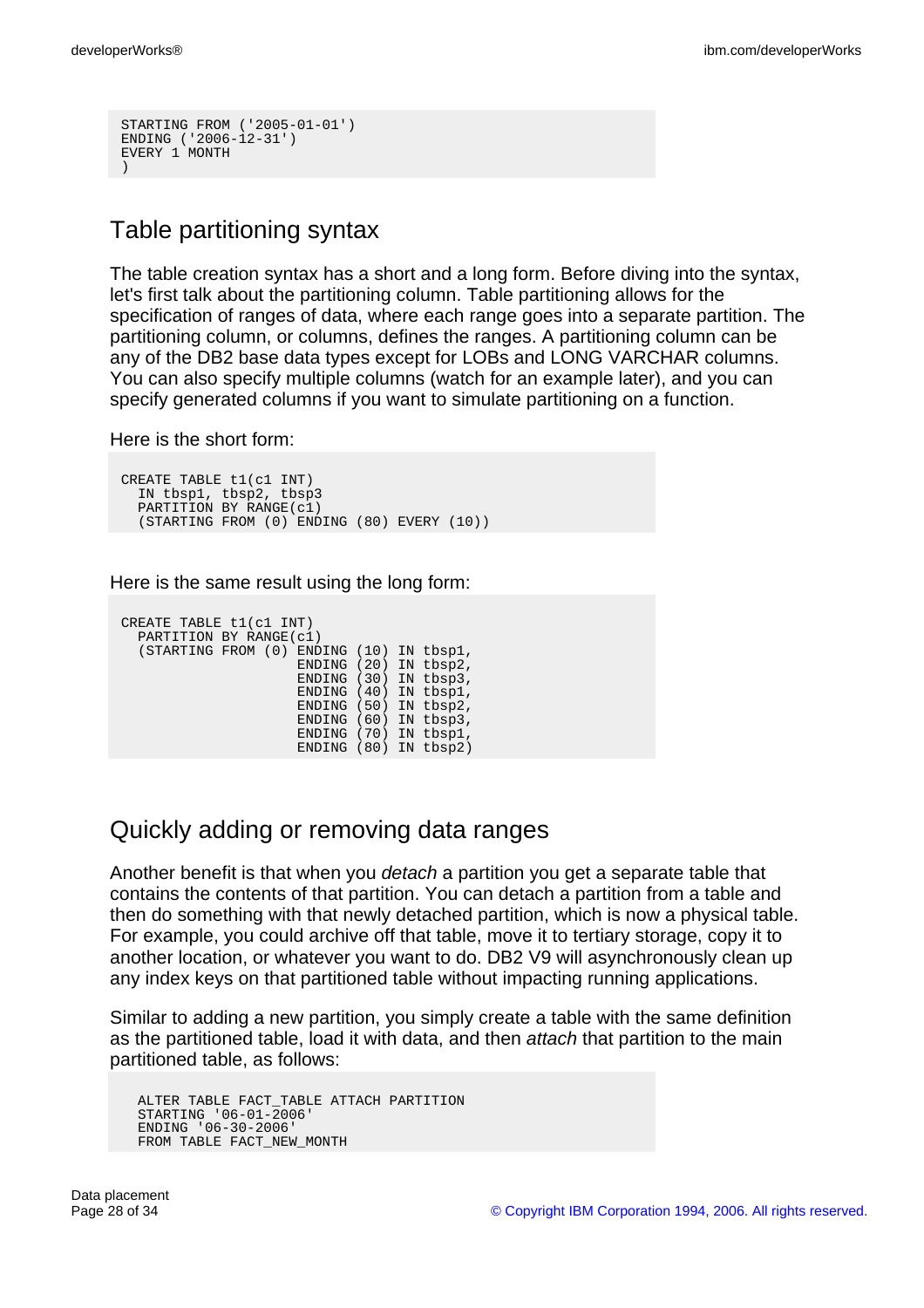# Section 11. Table compression

### Introduction to table compression

Row compression works by looking at the contents of the entire table, finding repeating byte strings, storing those strings in a dictionary, and then replacing those strings that appear in the table with a symbol that represents the actual data stored in the dictionary. The major benefit is that DB2 is looking at all the data in the table and at the data row in its entirety -- not just repeating column values. For example, if there is a repeating substring within a column, that can be compressed out. If there is a repeating string that spans columns (like city,state), that can also be compressed out into a single symbol.

## Using table compression

To use row compression you must first set the table to be compression eligible, and then you must generate the dictionary that contains the common strings from within the table. To set the table to be eligible for compression, use either of the following commands:

```
create table table_name ... compress yes
or
alter table tablename compress yes
```
# Creating the compression dictionary

Creating the compression dictionary allows the table to be compressed. DB2 then needs to scan the data in the table to find the common strings that it can compress out of the table and put in the dictionary. To do this you use the reorg command. The first time you compress a table (or if you want to rebuild the compression dictionary) you must run the command:

reorg table table\_name resetdictionary

This will scan the table, create the dictionary, and then perform the actual table reorganization, compressing the data as it goes. From this point onward, any insert into this table or subsequent load of data will honor the compression dictionary and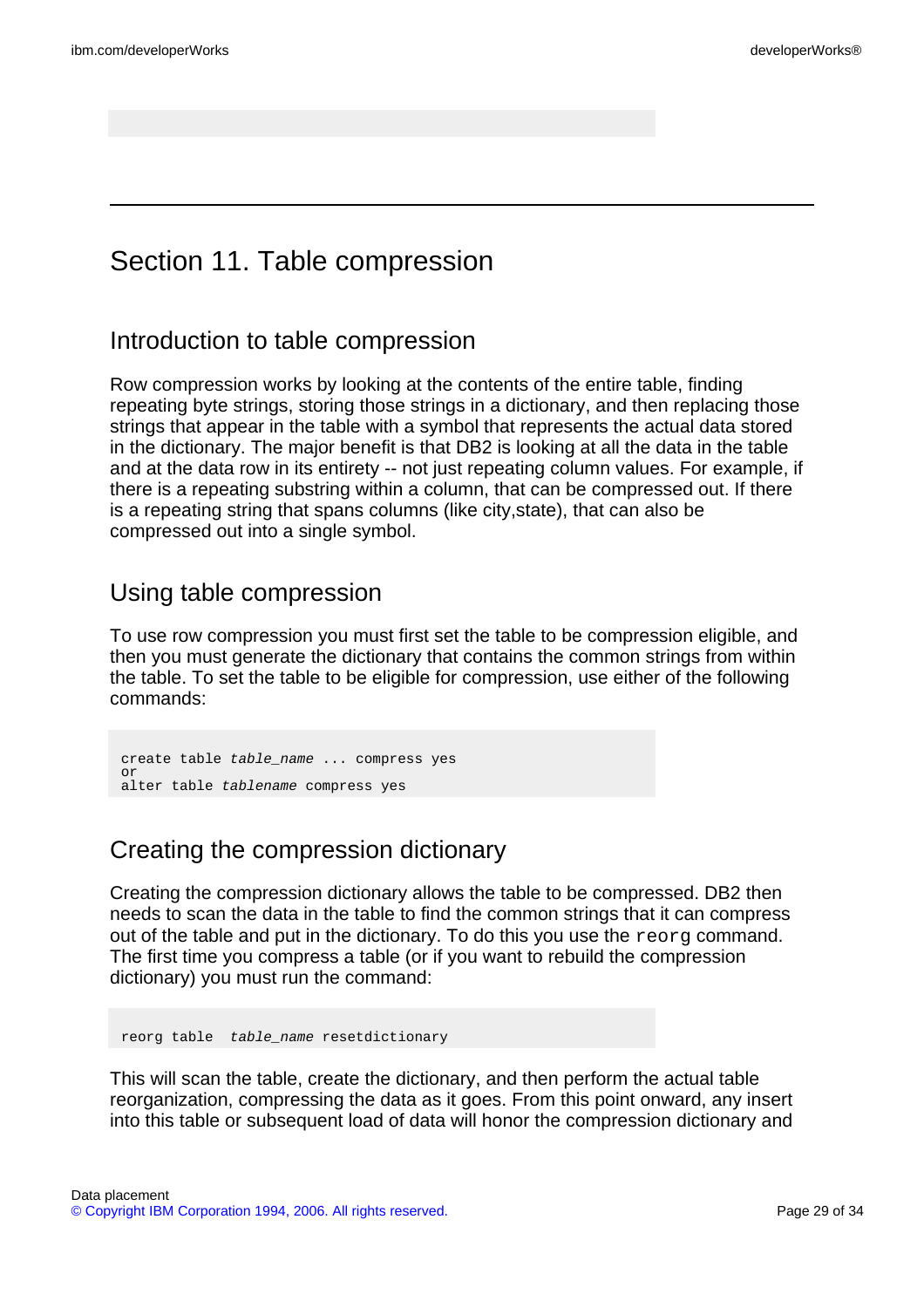compress all new data. If in the future you want to run a normal table reorg and not rebuild the dictionary, you can run the command:

reorg table table\_name keepdictionary

Each table has its own dictionary, meaning that a partitioned table will have a separate dictionary for each partition. This is good because it allows DB2 to adapt to changes in the data as you roll in a new partition.

## Estimating space savings

If you want to just see how much space you can save without actually compressing the table, you can do that too. The DB2 INSPECT command now has an option to report the number of pages saved if you decide to compress a given table. The syntax for this is:

db2 inspect rowcompestimate table name table\_name results keep file\_name

You then run the command:

```
db2inspf file_name
                    output_file_name
```
to convert the binary output file of inspect into a readable text file called output\_file\_name. This file contains the estimated percentage of data pages saved from compression.

# Table compression steps for a new table

If you are starting with a new system, you may want to:

- Create the table with compression yes.
- Load a representative sample of the data into the table.
- Reorg the table with resetdictionary to create a new dictionary.
- Load the rest of the data into the table (this load will respect the dictionary and compress on the fly as it loads).

# Section 12. XML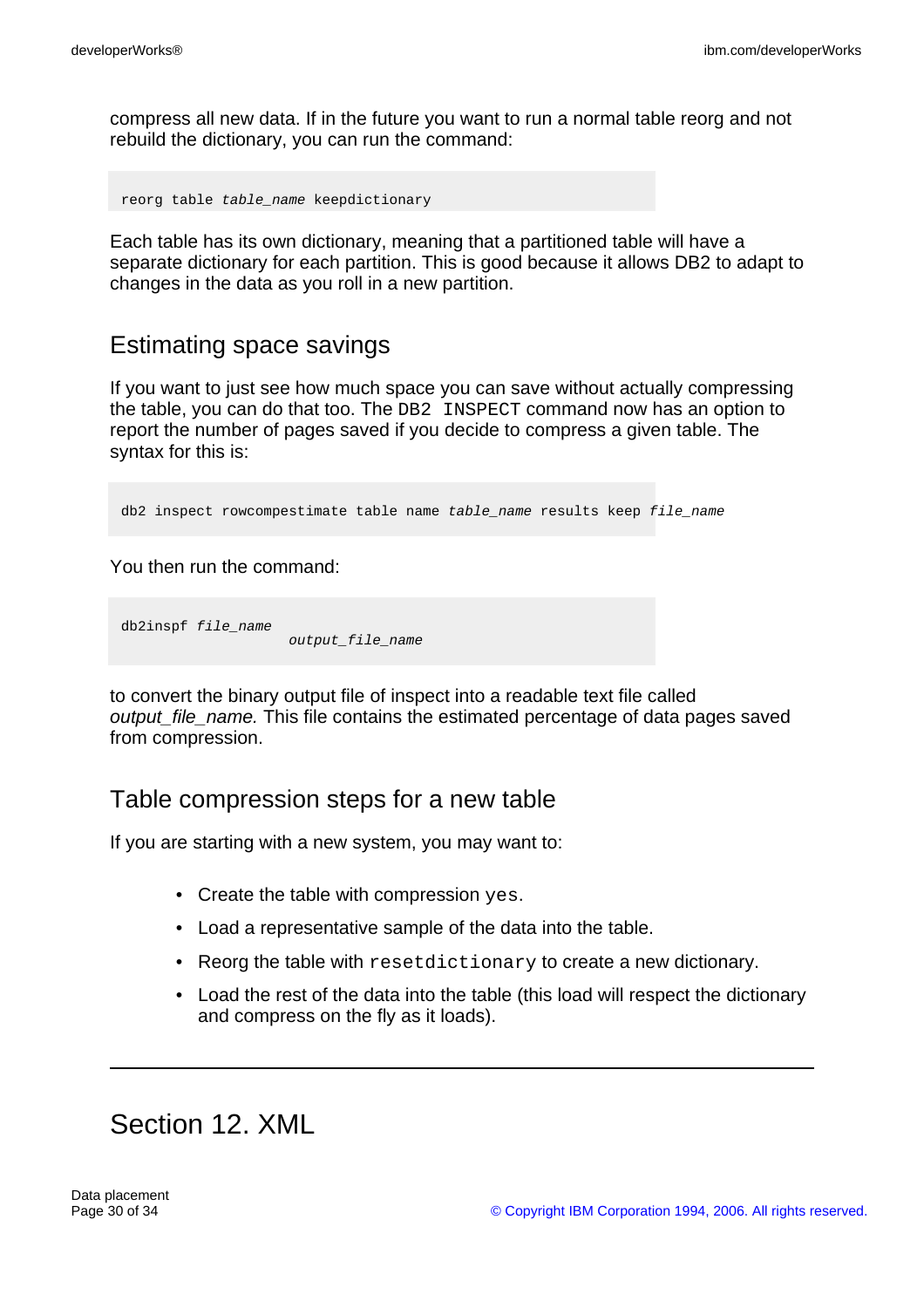# Introduction to XML in DB2

You've been able to store XML data in DB2 for quite some time. Of course, you can store the object as a CLOB and, with the XML extender, you can shred the document into relational tables that let you efficiently access subcomponents of an XML document with a query. But each of these methods has a disadvantage. Shredded documents can result in loss of document fidelity and make it difficult to change the XML schema. The biggest benefit of XML is that the schema is completely flexible, so making it rigid by shredding it into relations is counterproductive. With CLOB you can keep the flexibility but every time you want to read components of the XML you need to parse the CLOB at runtime, so performance is poor.

DB2 V9 introduces a completely new XML storage engine where XML data is stored hierarchically. XML is hierarchical in nature, so storing the XML hierarchically in the engine preserves fidelity, allows for flexible schema, and also delivers high performance sub document access. This new hierarchical storage engine sits inside the same DB2 data server as the relational engine, so now you can store customer information alongside their XML purchase orders and search all of the information efficiently.

# XML columns in DB2 tables

XML is stored inside DB2 in a hierarchical format. XML itself is hierarchical starting from the root tag (or node) and then traversing through the XML string (or document). In DB2 the XML is stored inside of data pages in this hierarchical structure. If the XML data is larger than a single data page, then the XML tree is broken up into subtrees with each subtree stored on a data page and the pages linked together.

To create a table with XML data simply run the command:

```
create table table_name (col1 data_type, ..., xml_col_name XML)
```
This allows you to create the table with your relational columns as you would today, and for your XML information you just assign the column a datatype of XML. Now you can store the XML data in that column.

### XML indexes

Creating an index is similar to creating a typical index on relational data with the exception that you are not indexing a *column*, but rather a component of the XML schema defined in the above  $xml\_column\_name$  column. The syntax would look something like the following: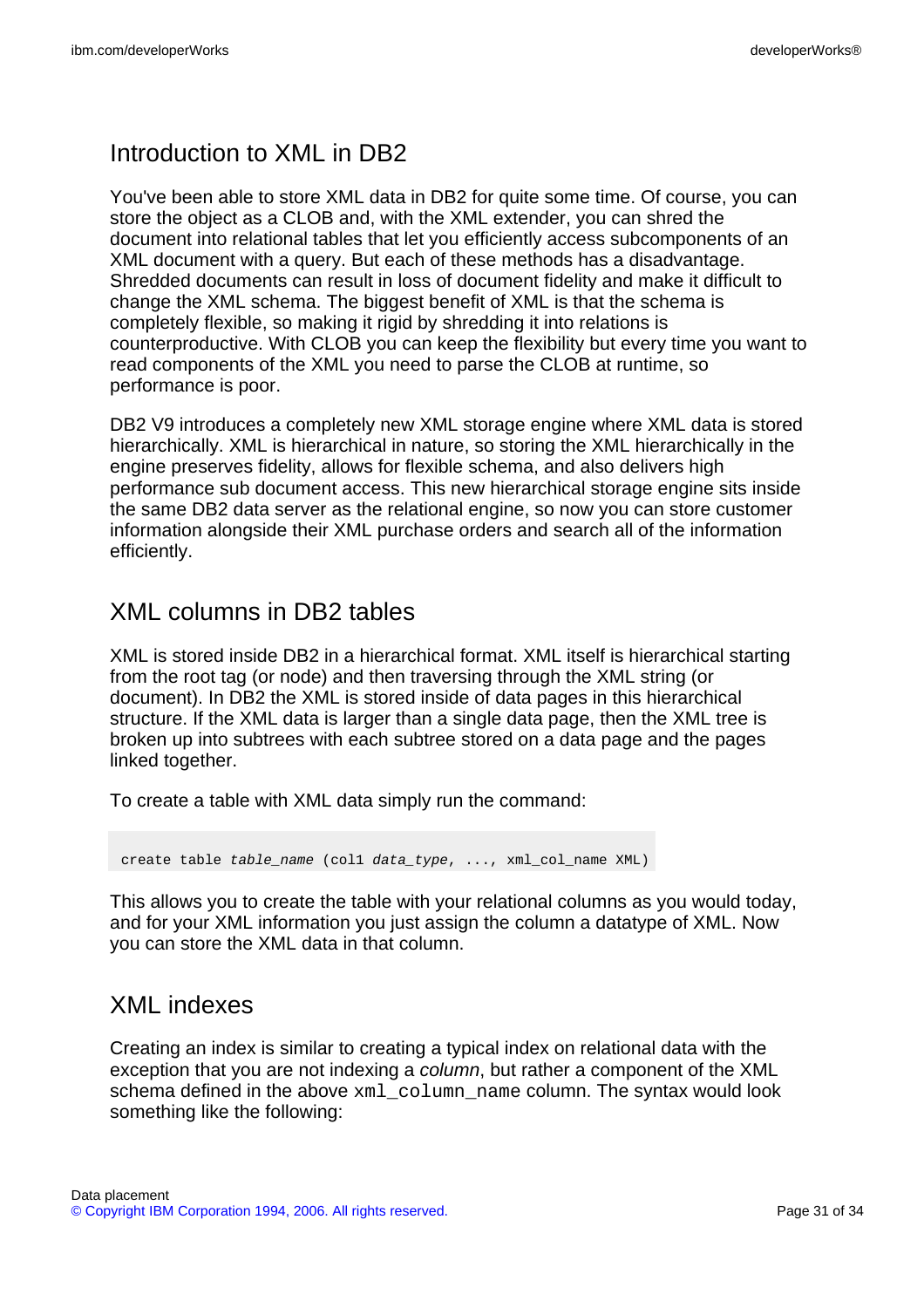```
create index index_name on table_name (xml_column_name)
 generate key using xmlpattern '/po/purchaser/@pname' as sql varchar(50)
```
For more information about XML support in DB2 9, see the [Resources](#page-32-1) section.

# Section 13. Conclusion

## Summary

In this tutorial we discussed:

- Creating databases
- Using schemas
- The different table space states
- Creating and manipulating DB2 objects
- Creating SMS table spaces and their characteristics
- The characteristics and use of DB2's automatic storage
- Implementing table partitioning and MDC
- Using table compression
- Using XML

You are now ready to take the data placement portion of the DBA certification test. Good Luck!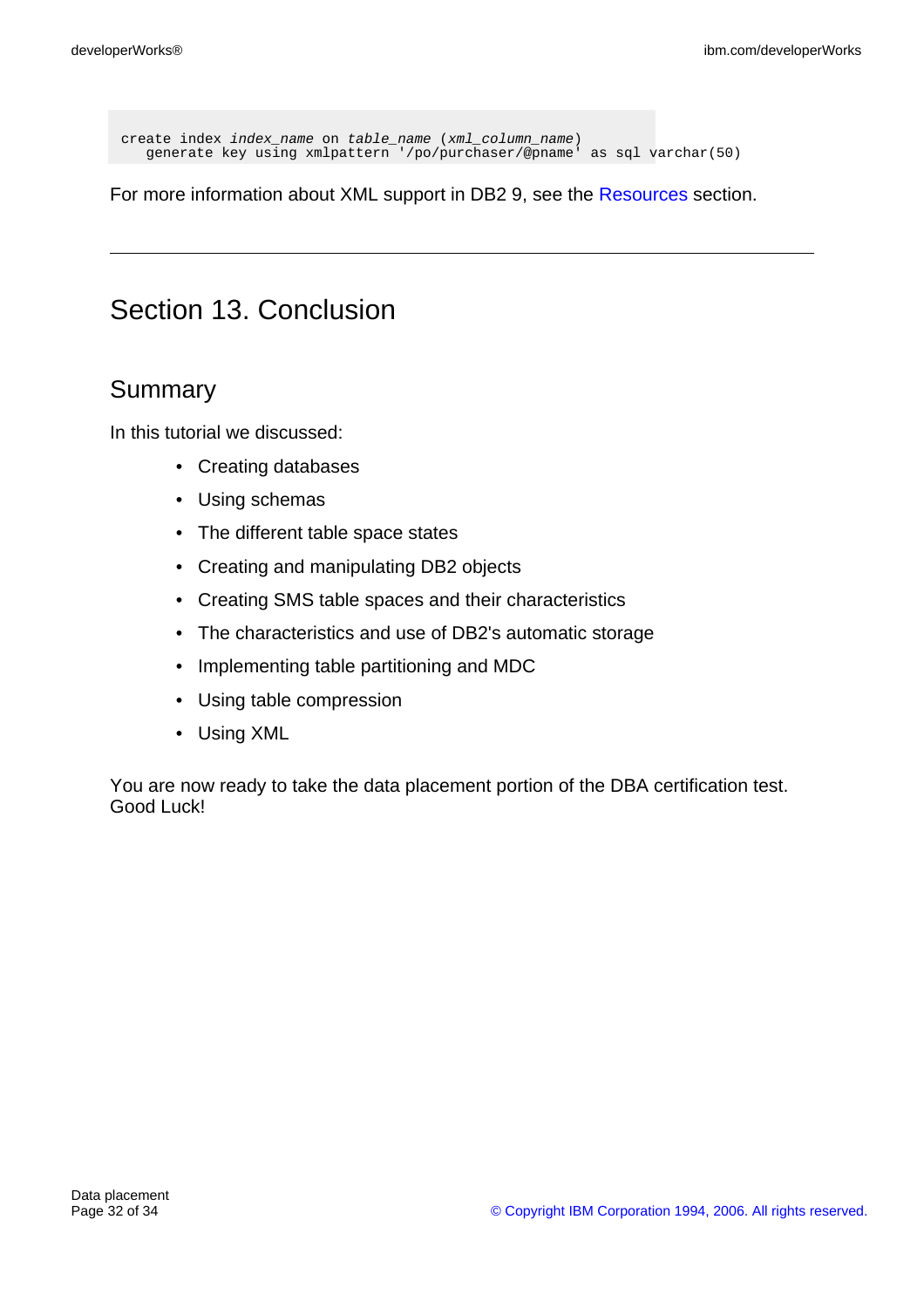# <span id="page-32-1"></span>Resources

#### **Learn**

- Check out the other parts of the [DB2 9 DBA exam 731 prep tutorial series.](http://www.ibm.com/developerworks/offers/lp/db2cert/db2-cert731.html?S_TACT=105AGX19&S_CMP=db2cert)
- You can learn more about managing DB2 from the following resources:
	- DB2 9 Administration Guide: Performance
	- The following topics from the [DB2 9 Information Center](http://publib.boulder.ibm.com/infocenter/db2luw/v9/) :
		- Setting up the DB2 server after manual installation
		- Configuring client to server communications
		- Configuring DB2 server communications
	- DB2 9 Administration Guide: Implementation
- For more information on the DB2 9 for Linux, UNIX, and Windows Database Administration Certification (Exam 731), check out these links:
	- [Information Management training information](http://www-4.ibm.com/software/data/db2/skills/)
	- [General certification information](http://www-03.ibm.com/certify/certs/dm_index.shtml) -- including some book suggestions, exam objectives, and courses.
- For more information about XML support in DB2 9, see these resources:
	- [DB2 Basics: An introduction to the SQL/XML publishing functions]( http://www.ibm.com/developerworks/db2/library/techarticle/dm-0511melnyk/index.html)
	- [DB2 9 Fundamentals exam 730 prep, Part 7: Introducing XQuery](http://www.ibm.com/developerworks/edu/dm-dw-db2-cert7307.html?S_TACT=105AGX19&S_CMP=db2cert)
- [DB2 9 overview information.](http://www-306.ibm.com/software/data/db2/v9/pr.html) Find information about the new data server that includes patented pureXML technology.

#### **Get products and technologies**

- A [trial version of DB2 9](http://www.ibm.com/developerworks/downloads/im/udb/?S_TACT=105AGX19&S_CMP=db2cert) is available for free download.
- Download [DB2 Express-C,](http://www.ibm.com/developerworks/downloads/im/udbexp/index.html?S_TACT=105AGX19&S_CMP=db2cert) a no-charge version of DB2 Express Edition for the community that offers the same core data features as DB2 Express Edition and provides a solid base to build and deploy applications.

# <span id="page-32-0"></span>About the author

#### Dwaine Snow

Dwaine R. Snow, a senior product manager for DB2 Data Server, is helping to determine the future direction of the product and decide what functional enhancements need to be made to ensure that it meets customer requirements. Dwaine worked in a DB2 services consultant role with IBM Canada for several years. He provided on-site assistance with DB2 database and application planning, project